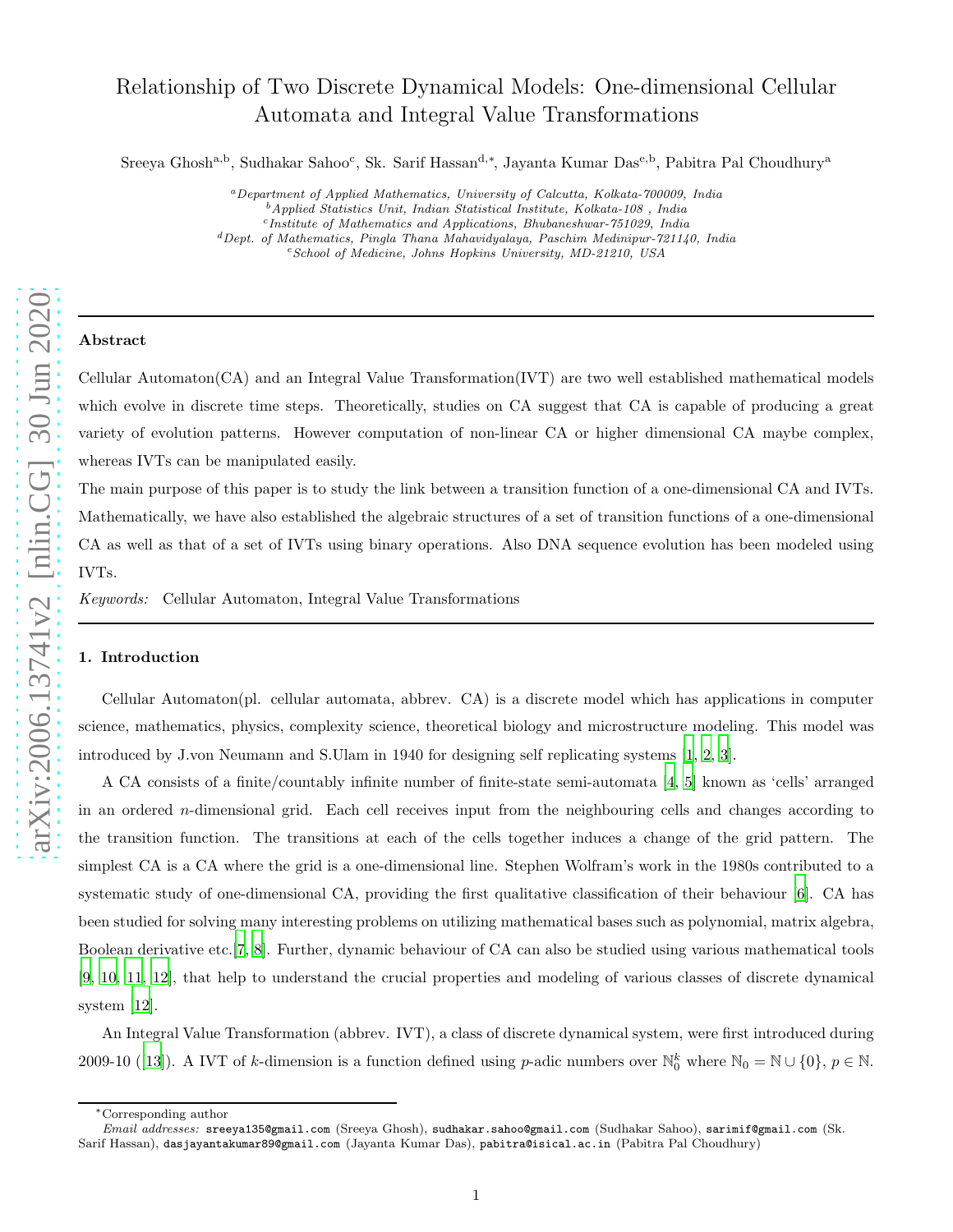The IVTs have been studied in different viewpoints including the understanding of the evolution of integer sequences and behavioral patterns of integers in discrete time points [\[14,](#page-12-7) [15\]](#page-12-8).

In this paper, Wolfram code of an elementary CA and global transition function of a one-dimensional CA has been represented through IVTs. The algebraic structure of a set of transition functions of a one-dimensional CA as well as the algebraic structure of a set of IVTs under some binary operations have been studied. In the last section, some specific applications have been discussed in which we have seen certain novelty lies in IVTs over one-dimensional CA.

## 2. Mathematical preliminaries

Definition 1. Let Q be a finite set of memory elements also called the state set.

A global configuration is a mapping from the group of integers  $\mathbb Z$  to the set Q given by  $C: \mathbb Z \to Q$ . The set  $Q^{\mathbb Z}$  is the set of all global configurations where  $Q^{\mathbb{Z}} = \{C|C : \mathbb{Z} \to Q\}.$ 

**Definition 2.** A mapping  $\tau: Q^{\mathbb{Z}} \to Q^{\mathbb{Z}}$  is called a **global transition function**. A CA(denoted by  $\mathcal{C}_{\tau}^Q$ )(reported in [\[16,](#page-12-9) [17](#page-12-10)]) is a triplet  $(Q, Q^{\mathbb{Z}}, \tau)$ , where,

- $Q$  is the finite state set
- $Q^{\mathbb{Z}}$  is the set of all configurations
- $\tau$  is the global transition function

**Definition 3.** The set  $\mathscr{Q}^{\mathbb{Z}} = \{ \tau | \tau : Q^{\mathbb{Z}} \to Q^{\mathbb{Z}} \}$  is the set of all possible global transition functions of CA having state set Q.

A mapping  $\tau$  is invertible if  $\forall C_i, C_j \in Q^{\mathbb{Z}}, \exists \tau^{-1}$  such that

$$
\tau(C_i) = C_j \Leftrightarrow \tau^{-1}(C_j) = C_i
$$

**Definition 4.** For  $i \in \mathbb{Z}, r \in \mathbb{N}$ , let  $S_i = \{i - r, ..., i - 1, i, i + 1, ..., i + r\} \subseteq \mathbb{Z}$ .  $S_i$  is the neighbourhood of the  $i^{th}$  cell, r is the radius of the neighbourhood of a cell. It follows that  $\mathbb{Z} = \bigcup_i S_i$ .

A restriction from  $\mathbb Z$  to  $S_i$  induces a restriction of C to  $\overline{c_i}$  given by  $\overline{c_i}$ :  $S_i \to Q$ ; where  $\overline{c_i}$  may be called **local** configuration of the  $i^{th}$  cell.

The mapping  $\mu_i: Q^{S_i} \to Q$  is known as a **local transition function** for the *i*<sup>th</sup> cell having radius r. Thus  $\forall i \in \mathbb{Z}, \mu_i(\overline{c_i}) \in Q$  and it follows that,

$$
\tau(C) = \tau(..., c_{i-1}, c_i, c_{i+1}, ...) = .....\mu_{i-1}(\overline{c_{i-1}}) \cdot \mu_i(\overline{c_i}) \cdot \mu_{i+1}(\overline{c_{i+1}}) \dots
$$

**Definition 5.** The set  $M = \{\mu_i | \mu_i : Q^{S_i} \to Q, i \in \mathbb{Z}\}\$ is the set of all possible local transition functions of CA having state set Q.

**Definition 6.** If for a particular CA,  $|Q| = 2$  so that we can write  $Q = \{0, 1\}$ , then the CA is said to be a **binary** CA or a Boolean CA. A Boolean CA having radius 1 is known as an Elementary CA(ECA).

Definition 7. Wolfram code is a naming system often used for a one-dimensional CA introduced by Stephen Wolfram (see[\[6\]](#page-11-5)).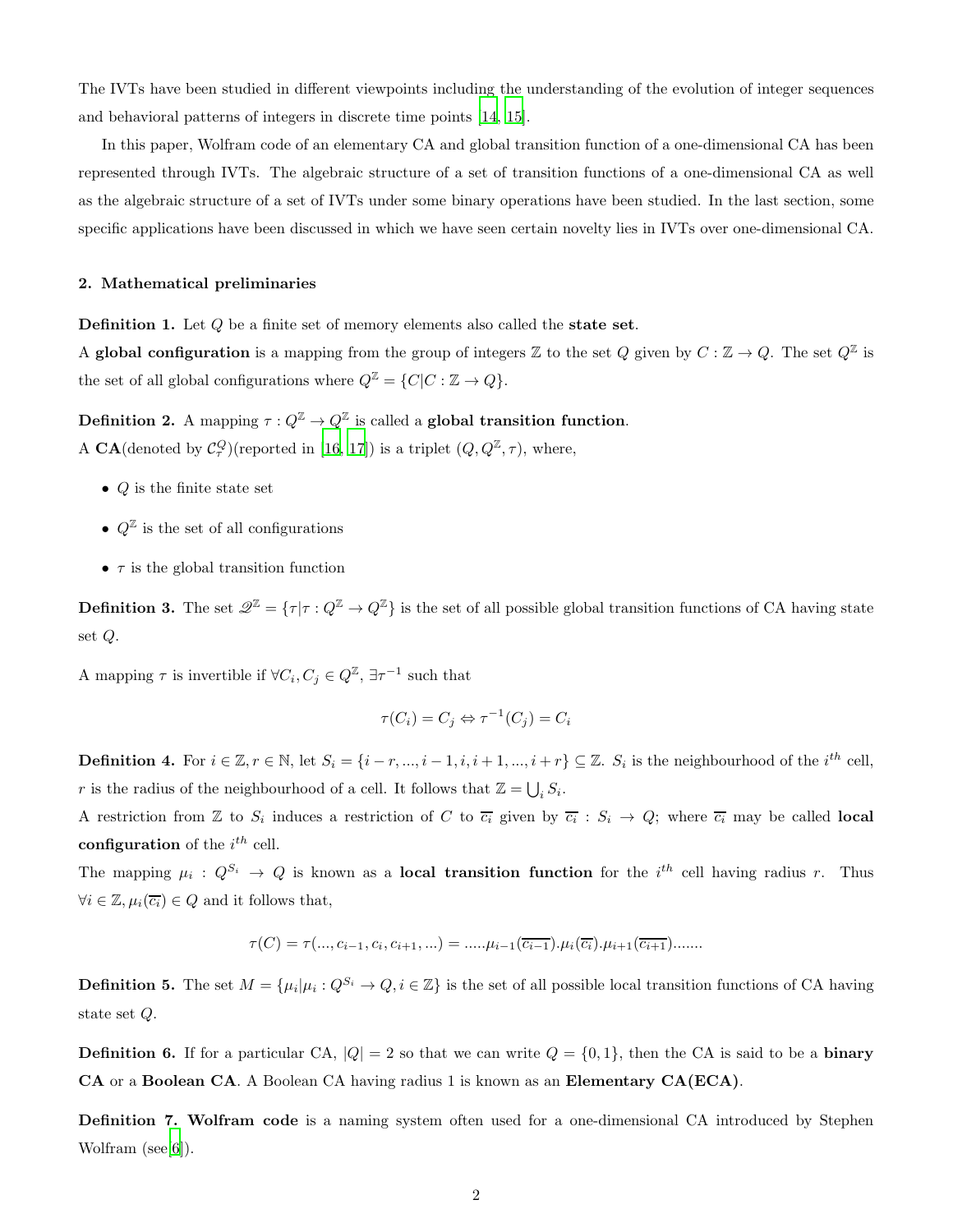For a one-dimensional CA with Q states, the local rule  $\mu_i$  for some  $i^{th}$  cell,  $i \in \mathbb{Z}$  of radius  $r$ (neighbourhood  $2r + 1$ ) can be specified by an  $Q^{2r+1}$ -bit sequence. The decimal equivalent form of this sequence is known as the Wolfram code.

Thus, the Wolfram code for a particular rule is a number in the range from 0 to  $Q^{Q^{2r+1}} - 1$ , converted from  $Q$ -ary to decimal notation.

**Example 2.1.** Let the local rule of an ECA for some  $i^{th}$  cell,  $i \in \mathbb{Z}$  be,

$$
\mu_i(\overline{c_i}) = \mu_i(c_{i-1}, c_i, c_{i+1}) = (c_{i-1} \lor c_{i+1}) \land c_i
$$

where ' $\vee'$  stands for OR operation, ' $\wedge'$  stands for AND operation,  $c_j$  is the j<sup>th</sup> cell configuration for  $j = i - 1, i, i + 1$ . Then we get the  $2^3$ -bit sequence as,

$$
\mu(111)\mu(110)\mu(101)\mu(100)\mu(011)\mu(010)\mu(001)\mu(000) = 1 1 0 0 1 0 0 0
$$

The decimal equivalent number for 11001000 is 200 and so the Wolfram code is RULE 200.

Definition 8. A p-adic  $k-$ dimensional Integral Value Transformation(IVT) denoted by  $IVT^{p,k}_j$  for  $p\in\mathbb{N},$   $k\in\mathbb{N}$ is a function of  $p$ -base numbers from  $\mathbb{N}_0^k$  to  $\mathbb{N}_0$  defined(in [\[18](#page-12-11)]) as

$$
IVT_j^{p,k}(n_1, n_2, ..., n_k) = (f_j(a_0^{n_1}, ..., a_0^{n_k})f_j(a_1^{n_1}, ..., a_1^{n_k})...f_j(a_{l-1}^{n_1}, ..., a_{l-1}^{n_k}))_p = m
$$

where  $\mathbb{N}_0 = \mathbb{N} \cup \{0\}, p \in \mathbb{N}, n_s = (a_0^{n_s} a_1^{n_s} ... a_{l-1}^{n_s})_p$  for  $s = 1, 2, ..., k$ .

 $f_j$  is a function from  $\{0, 1, ..., p-1\}^k$  to  $\{0, 1, ..., p-1\}$  for  $j = 0, 1, ..., p^{p^k} - 1$ ,

 $m$  is the decimal conversion of the  $p$ -base number.

Remark 2.1. In particular(discussed in [\[19,](#page-12-12) [20,](#page-12-13) [21,](#page-12-14) [22\]](#page-12-15)), if  $\forall i = 0, 1, ..., l - 1$ , the function  $f_j$  be defined as

1.  $f_j(a_i^{n_1},...,a_i^{n_k}) = \lfloor (a_i^{n_1}+...+a_i^{n_k})/p \rfloor$ , then  $IVT_j^{p,k}$  is known as a Modified Carry Value Transformation(MCVT).

Again,  $MCVT$  with a 0 padding at the right end is known as a Carry Value Transformation(CVT).

- 2.  $f_j(a_i^{n_1},...,a_i^{n_k}) = (a_i^{n_1}+...+a_i^{n_k}) \bmod p$ , then  $IVT_j^{p,k}$  is known as an **Exclusive OR Transformation(XORT)**.
- 3.  $f_j(a_i^{n_1},...,a_i^{n_k}) = max(a_i^{n_1},...,a_i^{n_k})$ , then  $IVT_j^{p,k}$  is known as an Extreme Value Transformation(EVT).

## 3. Wolfram code of an ECA and IVT

For an ECA, Wolfram code for a local rule  $\mu$  is the decimal number  $j \in \{0, 1, 2, ..., 255\}$  obtained from the 8-bit sequence

$$
\mu(111)\mu(110)\mu(101)\mu(100)\mu(011)\mu(010)\mu(001)\mu(000) = j
$$

Therefore, Wolfram code for each local transition function of a 3-neighbourhood Boolean CA can be represented by a 2 base 3-dimensional IVT.

The function  $\mu$  in the above 8-bit sequence can be represented by a function  $f_j: \{0,1\}^3 \to \{0,1\}$  which gives

$$
(f_j(111)f_j(110)f_j(101)f_j(100)f_j(011)f_j(010)f_j(001)f_j(000))_2
$$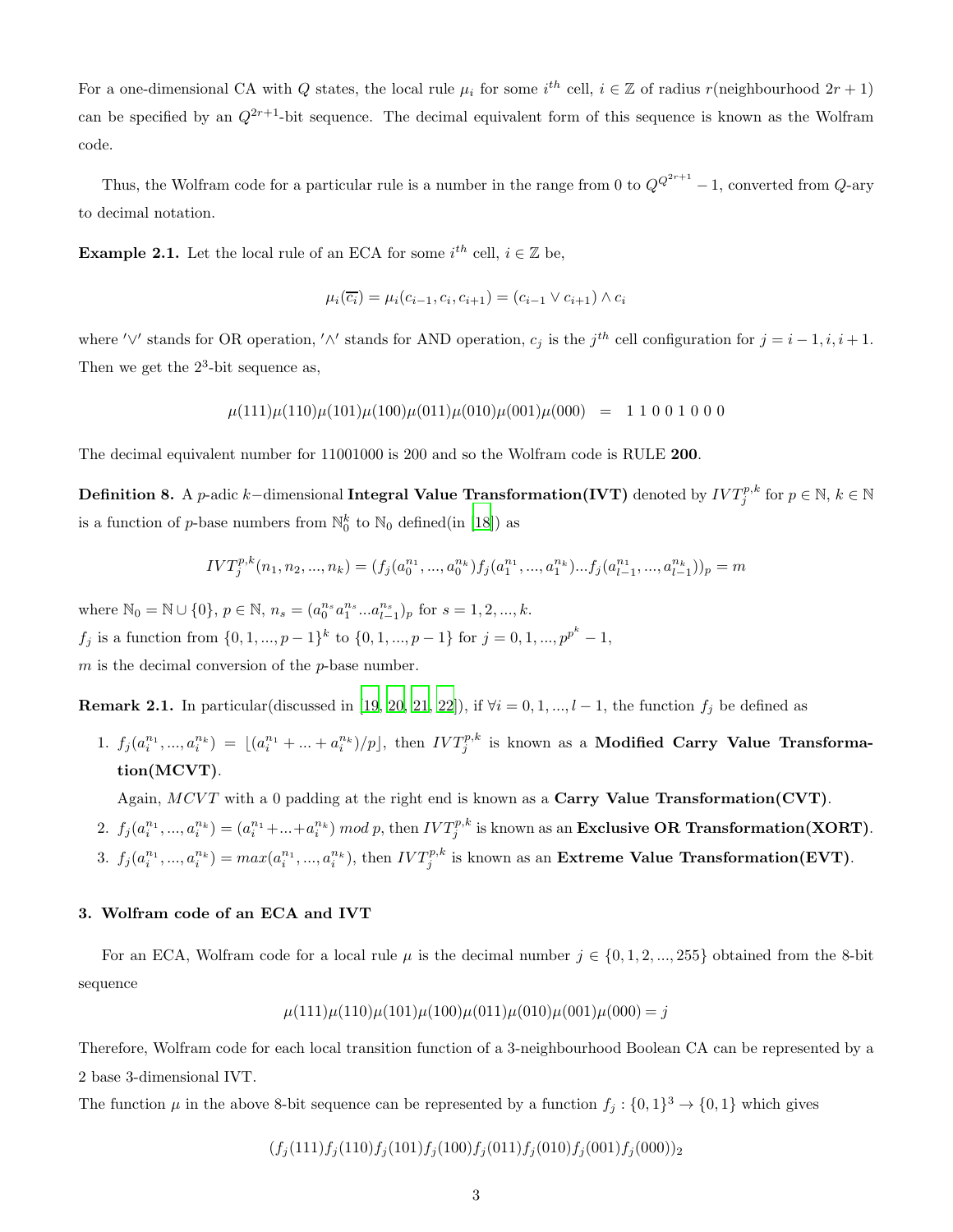$$
=IVT_j^{2,3}(11110000_2,11001100_2,10101010_2)=IVT_j^{2,3}(240_{10},204_{10},170_{10})
$$

Hence it follows that for a 3-neighbourhood Boolean CA, any Wolfram code  $j \in \{0, 1, 2, ... 255\}$  can be equivalently represented by  $IVT_j^{2,3}(240_{10}, 204_{10}, 170_{10}).$ 

Example 3.1. Wolfram code 200 can be equivalently represented as

$$
200_{10} = (11001000)_2 = IV T_{200}^{2,3} (240_{10}, 204_{10}, 170_{10})
$$

However the following example shows that for  $j \in \{0, 1, 2, ... 255\}$ , any  $IVT_j^{2,3}$  may not correspond to a Wolfram code.

## Example 3.2.

$$
IVT_j^{2,3}(240_{10}, 204_{10}, 171_{10}) = IVT_j^{2,3}(11110000_2, 11001100_2, 10101011_2)
$$
  
=  $(f_j(111)f_j(110)f_j(101)f_j(100)f_j(011)f_j(010)f_j(001)f_j(001))_2$ 

In this 8-bit sequence,  $f_i(000)$  is missing and so this cannot correspond to any Wolfram code.

## *3.1. Some Particular Wolfram codes and Particular IVTs*

We know that transformations such as MCVT, XORT, EVT are particular cases of IVTs. Again, any Wolfram code can be represented by an IVT. Therefore some particular Wolfram codes which can be represented by an MCVT, XORT or EVT are as follows.

1. Let the local rule of an ECA for some  $i^{th}$  cell,  $i \in \mathbb{Z}$  be,

$$
\mu_i(\overline{c_i}) = \mu_i(c_{i-1}, c_i, c_{i+1}) = (c_{i-1} \wedge c_i) \vee ((c_{i-1} \vee c_i) \wedge c_{i+1})
$$

Then we get the  $2^3$ -bit sequence as 11101000 and Wolfram code 232. Here,  $\mu_i$  can be represented by function  $f_j: \{0,1\}^3 \to \{0,1\}$  given by

$$
f_j(c_{i-1}, c_i, c_{i+1}) = (c_{i-1} \wedge c_i) \vee ((c_{i-1} \vee c_i) \wedge c_{i+1}) = \lfloor (c_{i-1} + c_i + c_{i+1})/2 \rfloor
$$

Thus, Wolfram code 232 can be represented as

$$
(f_{232}(111)f_{232}(110)f_{232}(101)f_{232}(100)f_{232}(011)f_{232}(010)f_{232}(001)f_{232}(000))
$$

$$
= ([3/2][2/2][2/2][1/2][2/2][1/2][1/2][0/2])
$$

$$
= MCVT_{232}^{2,3}(11110000_2, 11001100_2, 10101010_2) = MCVT_{232}^{2,3}(240_{10}, 204_{10}, 170_{10})
$$

$$
\mathbf{F} \cup \mathbf{F} \cup \mathbf{F} \cup \mathbf{F} \cup \mathbf{F} \cup \mathbf{F} \cup \mathbf{F} \cup \mathbf{F} \cup \mathbf{F} \cup \mathbf{F} \cup \mathbf{F} \cup \mathbf{F} \cup \mathbf{F} \cup \mathbf{F} \cup \mathbf{F} \cup \mathbf{F} \cup \mathbf{F} \cup \mathbf{F} \cup \mathbf{F} \cup \mathbf{F} \cup \mathbf{F} \cup \mathbf{F} \cup \mathbf{F} \cup \mathbf{F} \cup \mathbf{F} \cup \mathbf{F} \cup \mathbf{F} \cup \mathbf{F} \cup \mathbf{F} \cup \mathbf{F} \cup \mathbf{F} \cup \mathbf{F} \cup \mathbf{F} \cup \mathbf{F} \cup \mathbf{F} \cup \mathbf{F} \cup \mathbf{F} \cup \mathbf{F} \cup \mathbf{F} \cup \mathbf{F} \cup \mathbf{F} \cup \mathbf{F} \cup \mathbf{F} \cup \mathbf{F} \cup \mathbf{F} \cup \mathbf{F} \cup \mathbf{F} \cup \mathbf{F} \cup \mathbf{F} \cup \mathbf{F} \cup \mathbf{F} \cup \mathbf{F} \cup \mathbf{F} \cup \mathbf{F} \cup \mathbf{F} \cup \mathbf{F} \cup \mathbf{F} \cup \mathbf{F} \cup \mathbf{F} \cup \mathbf{F} \cup \mathbf{F} \cup \mathbf{F} \cup \mathbf{F} \cup \mathbf{F} \cup \mathbf{F} \cup \mathbf{F} \cup \mathbf{F} \cup \mathbf{F} \cup \mathbf{F} \cup \mathbf{F} \cup \mathbf{F} \cup \mathbf{F} \cup \mathbf{F} \cup \mathbf{F} \cup \mathbf{F} \cup \mathbf{F} \cup \mathbf{F} \cup \mathbf{F} \cup \mathbf{F} \cup \mathbf{F} \cup \mathbf{F} \cup \mathbf{F} \cup \mathbf{F} \cup \mathbf{F} \cup \mathbf{F} \cup \mathbf{F} \cup \mathbf{F} \cup \mathbf{F} \cup \mathbf{F} \cup \mathbf{F} \cup \mathbf{F} \cup \mathbf{F} \cup \mathbf{F} \cup \mathbf{F} \cup \mathbf{F} \cup
$$

2. Let the local rule of an ECA for some  $i^{th}$  cell,  $i \in \mathbb{Z}$  be,

$$
\mu_i(\overline{c_i}) = \mu_i(c_{i-1}, c_i, c_{i+1}) = (c_{i-1} \underline{\vee} c_i \underline{\vee} c_{i+1})
$$

Then we get the  $2^3$ -bit sequence as 10010110 and Wolfram code 150.

Here,  $\mu_i$  can be represented by function  $f_j: \{0,1\}^3 \to \{0,1\}$  given by

$$
f_j(c_{i-1}, c_i, c_{i+1}) = (c_{i-1} \vee c_i \vee c_{i+1}) = (c_{i-1} + c_i + c_{i+1}) \mod 2
$$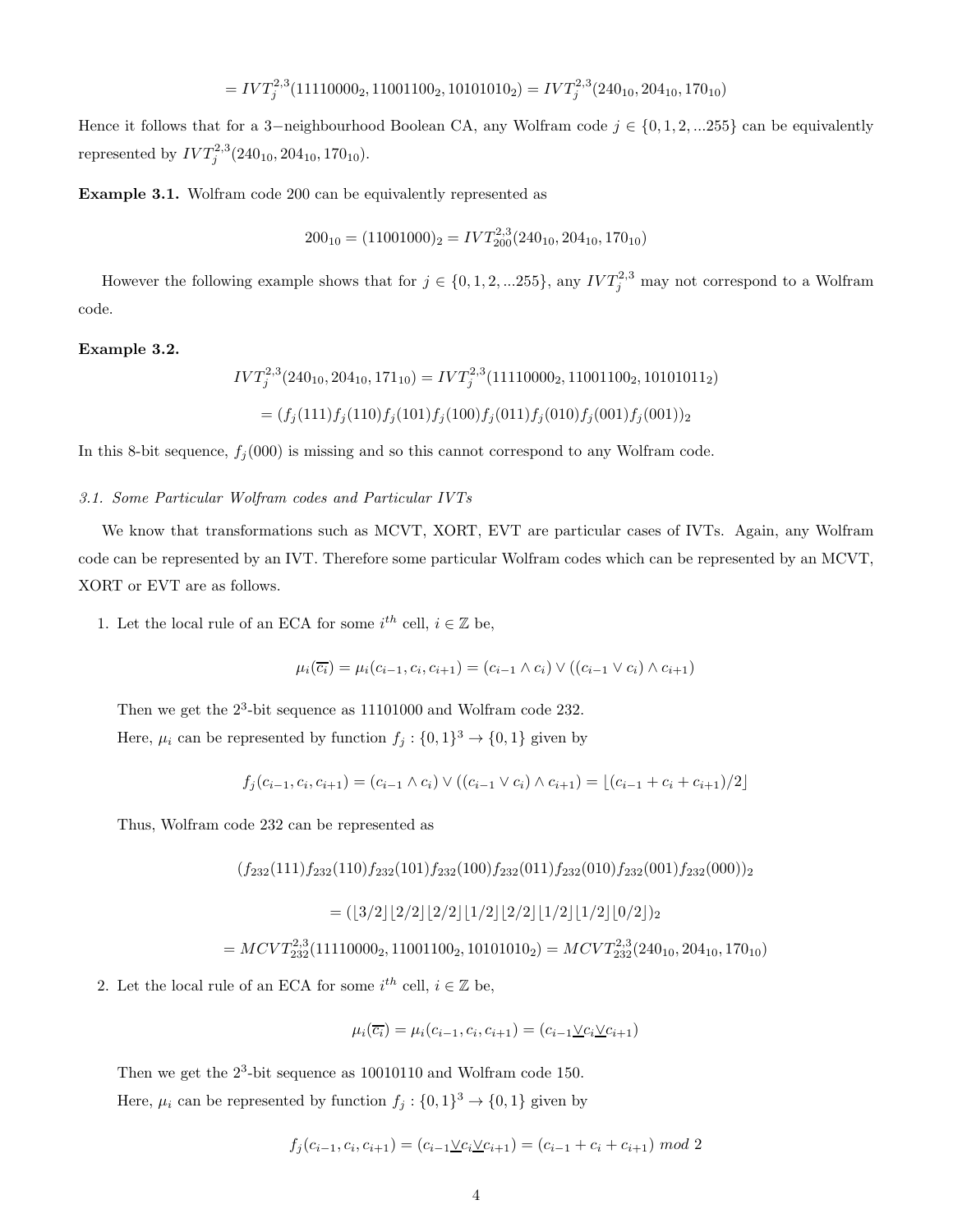Thus, Wolfram code 150 can be represented as

$$
(f_{150}(111)f_{150}(110)f_{150}(101)f_{150}(100)f_{150}(011)f_{150}(010)f_{150}(001)f_{150}(000))
$$
  
= 
$$
((3mod2)(2mod2)(2mod2)(1mod2)(2mod2)(1mod2)(0mod2))
$$
  
= 
$$
XORT_{150}^{2,3}(11110000_2, 11001100_2, 10101010_2) = XORT_{150}^{2,3}(240_{10}, 204_{10}, 170_{10})
$$

3. Let the local rule of an ECA for some  $i^{th}$  cell,  $i \in \mathbb{Z}$  be,

$$
\mu_i(\overline{c_i}) = \mu_i(c_{i-1}, c_i, c_{i+1}) = (c_{i-1} \lor c_i \lor c_{i+1})
$$

Then we get the  $2^3$ -bit sequence as 11111110 and Wolfram code 254. Here,  $\mu_i$  can be represented by function  $f_j: \{0,1\}^3 \to \{0,1\}$  given by

$$
f_j(c_{i-1}, c_i, c_{i+1}) = (c_{i-1} \lor c_i \lor c_{i+1}) = max\{c_{i-1}, c_i, c_{i+1}\}\
$$

Thus, Wolfram code 254 can be represented as

$$
(f_{254}(111)f_{254}(110)f_{254}(101)f_{254}(100)f_{254}(011)f_{254}(010)f_{254}(001)f_{254}(000))_2
$$
  
= (11111110)<sub>2</sub>  
=  $EVT_{254}^{2,3}(11110000_2, 11001100_2, 10101010_2) = EVT_{254}^{2,3}(240_{10}, 204_{10}, 170_{10})$ 

#### 4. Transition Function of a CA and IVT

**Definition 9.** The set  $T^{p,k} = \{IVT^{p,k}_j|IVT^{p,k}_j:\mathbb{N}^k_0 \to \mathbb{N}_0\}$  is the set of all p-base k-dimensional IVTs for  $p \in \mathbb{N}, k \in \mathbb{N}$ . **Definition 10.** The *v*-fold cartesian product  $T^{p,k} \times \ldots \times T^{p,k}$  $\overline{v \times v}$ for  $v \in \mathbb{N}$ , denoted by  $\mathscr{T}^v$  is given by

$$
\mathcal{T}^v = \{ (IVT_{j_1}^{p,k},IVT_{j_2}^{p,k},...,IVT_{j_v}^{p,k}) \}
$$

where  $IVT_{j_s}^{p,k}: \mathbb{N}_0^k \to \mathbb{N}_0 \in T^{p,k}$ , for  $s = 1, 2, ..., v(\in \mathbb{N})$ 

**Definition 11.** Let a restriction on  $IVT_j^{p,k}$  from  $\mathbb{N}_0^k$  to  $Q^k = \{0, 1, ..., p-1\}^k$  for  $p \in \mathbb{N}$  be denoted by  $\underline{IVT_j^{p,k}}$ . The set  $T^{p,k}_{\vert Q} = \{\underline{IVT^{p,k}_j} | \underline{IVT^{p,k}_j} : Q^k \to Q \}$  is the set of all p-base k-dimensional IVTs when  $\mathbb{N}^k_0$  is restricted to the subset  $Q^k$ . Therefore for  $(\eta_1, \eta_2, ..., \eta_k) \in Q^k$  we get,

$$
\underline{IVT_j^{p,k}}(\eta_1, \eta_2, ..., \eta_k) = f_j(\eta_1, \eta_2, ..., \eta_k)_p = m \in Q
$$

**Definition 12.** The set  $\mathcal{F}^v_{\vert Q} = \{(\underline{IVT}_{j_1}^{p,k}, \underline{IVT}_{j_2}^{p,k}, ..., \underline{IVT}_{j_v}^{p,k})\}\$ is the v-fold cartesian product  $T^{p,k}_{\vert Q} \times ... \times T^{p,k}_{\vert Q}$  $|Q$  $$ when  $\mathbb{N}_0^k$  is restricted to subset  $Q^k$  where  $\underline{IVT}_{j_s}^{p,k}: Q^k \to Q \in T^{p,k}_{\mid Q}$  $\int_{Q}^{p,k}$  for  $s = 1, 2, ..., v(\in \mathbb{N})$ 

Now, a local transition function of any  $i^{th}$  cell of a one-dimensional CA having  $p(\in \mathbb{N})$  states and radius  $r(\in \mathbb{N})$ will be of the form

$$
\mu_i(\overline{c_i}) = \mu_i(c_{i-r},...,c_i,...,c_{i+r}) = c_i^*
$$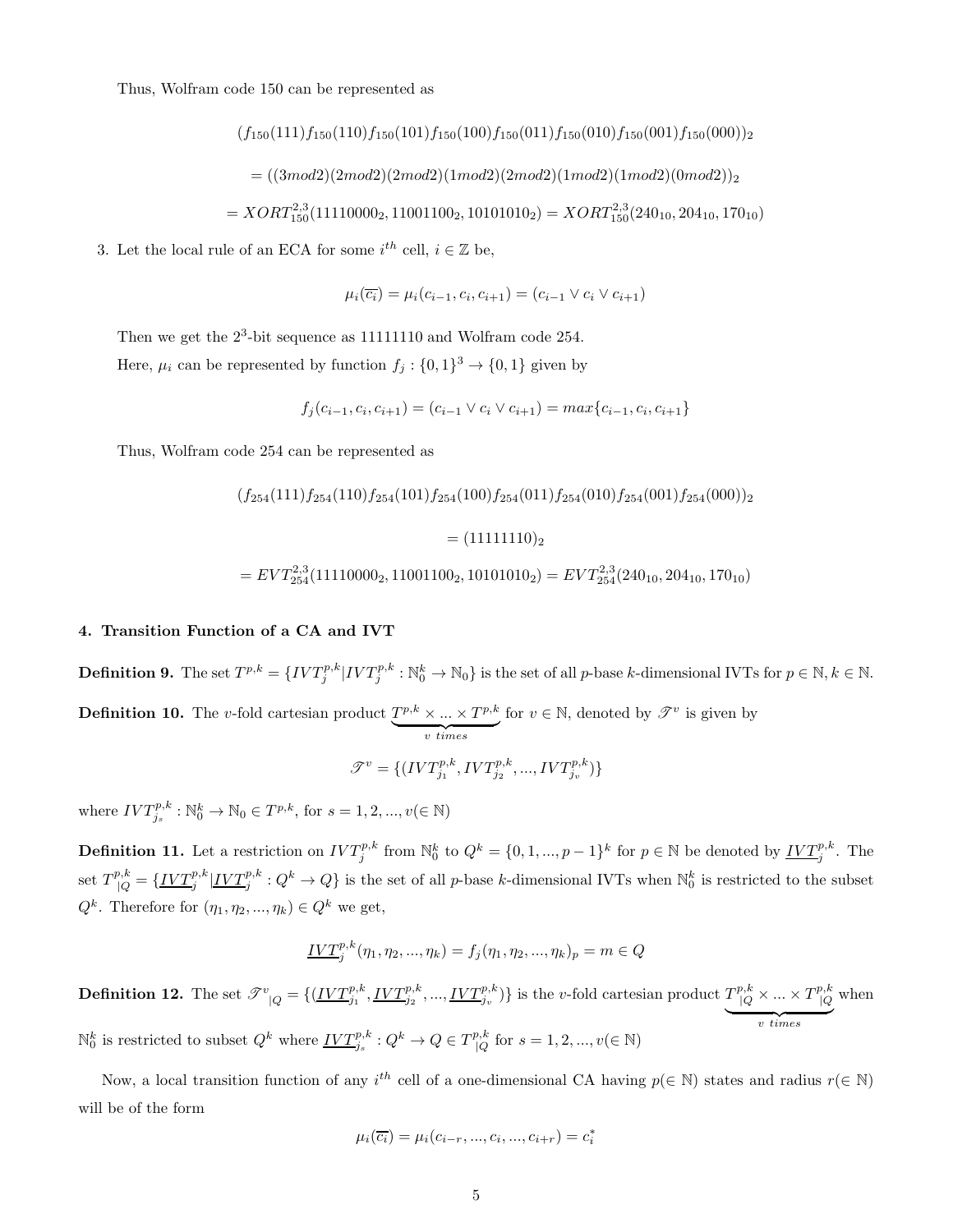where  $c_{i-r}, ..., c_i, ..., c_{i+r}, c_i^* \in \{0, 1, ..., p-1\}.$ 

This can be represented by some  $\underline{IVT}_{j_i}^{p,k}$ , where  $p \in \mathbb{N}$ ,  $k = 2r + 1$  and  $j_i \in \{0, 1, 2, ..., (p^{p^k} - 1)\}$  is the underlying Wolfram code(which is in turn equal to  $IVT_{j_i}^{p,k}(240_{10}, 204_{10}, 170_{10})$ ). Thus  $\forall i \in \mathbb{Z}$ .

 $\mu_i(\overline{c_i}) \equiv \underline{IVT}_{j_i}^{p,k}(\overline{c_i})$ 

Now if  $\tau$  be the global transition function of any  $v(\in \mathbb{N} \geq k)$ -celled CA, then for a global configuration  $C =$  $(c_1, c_2, ..., c_v)$ , we get

$$
\tau(C) = \tau(c_1, c_2, ..., c_v) = \mu_1(\overline{c_1}).\mu_2(\overline{c_2}).... \mu_v(\overline{c_v})
$$

Therefore it follows that,

$$
\tau(c_1, c_2, ..., c_v) \equiv (\underline{IVT}_{j_1}^{p,k}(\overline{c_1}), \underline{IVT}_{j_2}^{p,k}(\overline{c_2}), ..., \underline{IVT}_{j_v}^{p,k}(\overline{c_v}))
$$

Hence for any  $v$ -celled ECA it follows that,

$$
\tau(C) \equiv (\underline{IVT}_{j_1}^{2,3}(\overline{c_1}), \underline{IVT}_{j_2}^{2,3}(\overline{c_2}), ..., \underline{IVT}_{j_v}^{2,3}(\overline{c_v}))
$$

where  $j_1, j_2, ..., j_v \in \{0, 1, ..., 255\}.$ 

Now if  $\tau$  be the global transition function of a countably infinite celled CA with cells having k neighbourhood, then for any global configuration

 $C = (...c_{i-1}, c_i, c_{i+1}, ...)$ , we get

$$
\tau(C) = \dots \mu_{i-1}(\overline{c_{i-1}}) \cdot \mu_i(\overline{c_i}) \cdot \mu_{i+1}(\overline{c_{i+1}}) \dots \dots
$$

Therefore it follows that,

$$
\tau(C) \equiv (...., \underline{IVT}_{j_{i-1}}^{p,k}(\overline{c_{i-1}}), \underline{IVT}_{j_i}^{p,k}(\overline{c_i}), \underline{IVT}_{j_{i+1}}^{p,k}(\overline{c_{i+1}}), ....)
$$

where  $...j_{i-1}j_i, j_{i+1}, ... \in \{0, 1, 2, ..., (p^{p^k} - 1)\}.$ 

**Example 4.1.** Let the initial configuration of a CA having state set  $\{0, 1, 2\}$  be  $C_0 = (01201)_3$  and the transition function be given by

$$
\tau(01201)_3 = \mu_1(101)\mu_2(012)\mu_3(120)\mu_4(201)\mu_5(010) = (02001)_3
$$

where  $\mu_1, \mu_3, \mu_5$  follow Wolfram code 377 and  $\mu_2, \mu_4$  follow Wolfram code 588 for 3-state CA. A local transition function can be equivalently represented by some  $IVT_j^{3,3}$  and thus it follows that  $\tau(01201)_3$  is equivalent to

$$
\underline{IVT}_{377}^{3,3}(1,0,1)\underline{IVT}_{588}^{3,3}(0,1,2)\underline{IVT}_{377}^{3,3}(1,2,0)\underline{IVT}_{588}^{3,3}(2,0,1)\underline{IVT}_{377}^{3,3}(0,1,0)
$$

Conversely, for any  $\underline{IVT_j^{p,k}}$  if k be odd, i.e. if  $k = 2r + 1$  for some  $r < k (\in \mathbb{N}_0)$ , then  $\underline{IVT_j^{p,k}}(\eta_1, \eta_2, ..., \eta_{2r+1})$  will be equivalent to a local transition function of the  $(r+1)^{th}$  cell in a CA with  $p(\in \mathbb{N})$  states and  $2r+1$  neighbourhood whose underlying Wolfram code is  $j \in \{0, 1, ..., p^{p^k} - 1\}$ , given by

$$
\underline{IVT}^{q,l}_{j}(\eta_1, \eta_2, ..., \eta_{2r+1}) = \underline{IVT}^{p,k}_{j}(\overline{\eta}_{r+1}) \equiv \mu_{r+1}(\overline{\eta}_{r+1})
$$

**Remark 4.1.** For a  $p(\in \mathbb{N})$ -state  $k(=2r+1 \in \mathbb{N})$ -neighbourhood CA, clearly  $\forall \overline{c_i} \in Q^{S_i} \subseteq Q^{\mathbb{Z}}$   $\mu_j(\overline{c_i}) \equiv \underline{IVT_j^{p,k}}(\overline{c_i})$ where  $j \in \{0, 1, ..., p^{p^k} - 1\}$  is the underlying Wolfram Code. It follows that the set of local transition functions M is equivalent to the set  $T^{p,k}_{\vert O}$  $\big|_{Q}^{^{9,\kappa}}$  and vice-versa.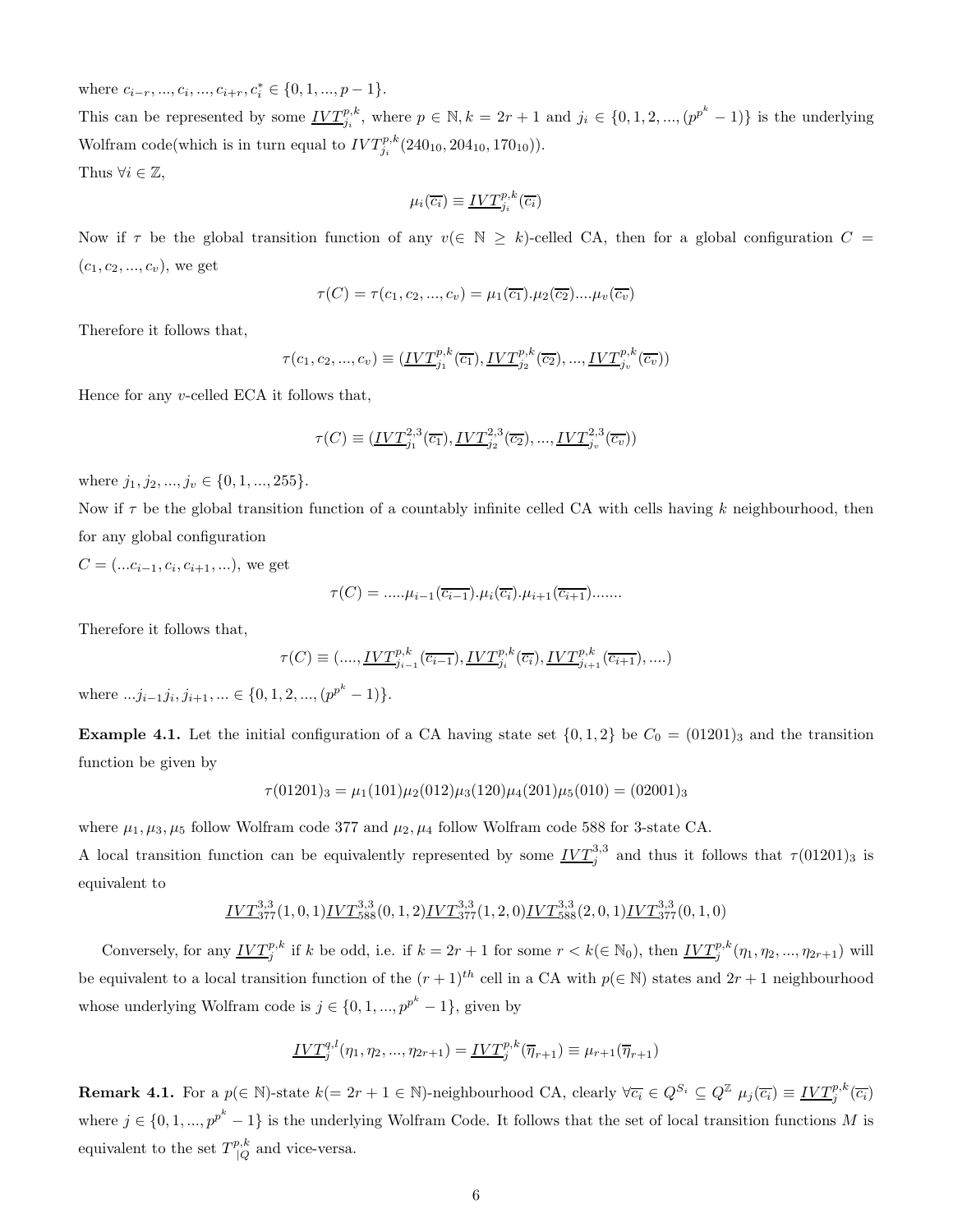Hence a function  $\phi: M \to T^{p,k}_{\vert \Omega}$ <sup>*o*,*k*</sup> defined by  $\phi(\mu_j)(\overline{c_i}) = \underline{IVT_j^{p,k}}(\overline{c_i})$  is an isomorphism. Moreover, for any  $v(\in \mathbb{N} \geq k)$ -celled CA, having a global configuration  $C = (c_1, c_2, ..., c_v)$ , if  $\mathscr{Q}^v = \{\tau | \tau : Q^v \to Q^v\}$ , then  $\forall \overline{c_i} \in Q^k \subseteq Q^v, i = 1, 2, ..., v$ , it follows that a function  $\phi: \mathscr{Q}^v \to \mathscr{T}_{|Q|}^v$  defined by

$$
\phi(\tau)(c_1, c_2, ..., c_v) \equiv (\underline{IVT}_{j_1}^{p,k}(\overline{c_1}), \underline{IVT}_{j_2}^{p,k}(\overline{c_2}), ..., \underline{IVT}_{j_v}^{p,k}(\overline{c_v}))
$$

is an isomorphism.

#### 5. Some Algebraic Results on CA and IVT

**Theorem 5.1.**  $(\mathscr{Q}^{\mathbb{Z}}, \circ)$  forms a monoid w.r.t. composition of global transition functions.

*Proof.* Clearly  $\mathscr{Q}^{\mathbb{Z}}$  is closed and associative under composition of global transition functions.

The transition function  $\mu_e$  such that  $\forall c_i \in Q$ ,  $\mu_e(\overline{c_i}) = c_i$  is the local identity and it follows that  $\tau_e \in \mathscr{Q}^{\mathbb{Z}}$  is the global identity such that  $\forall C \in Q^{\mathbb{Z}}, i \in \mathbb{Z}$ ,

$$
\tau_e(C) = \dots \mu_e(\overline{c_{i-1}})\mu_e(\overline{c_i})\mu_e(\overline{c_{i+1}})\dots = C
$$

Hence the theorem.

**Corollary 5.1.** ( $\overline{\mathscr{Q}^{\mathbb{Z}}}, \circ$ ) forms a group w.r.t. composition of global transition functions w  $\overline{\mathscr{Q}^{\mathbb{Z}}} \subseteq \mathscr{Q}^{\mathbb{Z}}$  is the set of all invertible global transition functions of CA having state set Q.

*Proof.* Since any  $\tau \in \overline{\mathscr{Q}^{\mathbb{Z}}} \subseteq \mathscr{Q}^{\mathbb{Z}}$  is invertible, the corollary holds true.

**Theorem 5.2.** ( $\mathscr{T}^v$ , $\circ$ ) forms a monoid w.r.t. composition of IVTs.

*Proof.* The set  $\mathscr{T}^v$ , for  $v \in \mathbb{N}$ , is closed under composition ' $\circ'$  since for any  $(IVT_{i_1}^{p,k},IVT_{i_2}^{p,k},...,IVT_{i_v}^{p,k}),(IVT_{j_1}^{p,k},IVT_{j_2}^{p,k},...,IVT_{j_v}^{p,k}) \in \mathscr{T}^v$  and for any  $(n_1, n_2..., n_v) \in \mathbb{N}_0^v \; \exists (m_1, m_2, ..., m_v) \in \mathbb{N}_0^v \text{ such that, }$ 

$$
\begin{split} &\left((IVT_{i_1}^{p,k},IVT_{i_2}^{p,k},...,IVT_{i_v}^{p,k})\circ (IVT_{j_1}^{p,k},IVT_{j_2}^{p,k},...,IVT_{j_v}^{p,k})\right)(n_1,n_2,...,n_v)\\ &=\left((IVT_{i_1}^{p,k}\circ IVT_{j_1}^{p,k}),(IVT_{i_2}^{p,k}\circ IVT_{j_2}^{p,k}),...,(IVT_{i_v}^{p,k}\circ IVT_{j_v}^{p,k})\right)(n_1,n_2,...n_v)\\ &=\left((IVT_{i_1}^{p,k}\circ IVT_{j_1}^{p,k})(\overline{n_1}),(IVT_{i_2}^{p,k}\circ IVT_{j_2}^{p,k})(\overline{n_2}),...,(IVT_{i_v}^{p,k}\circ IVT_{j_v}^{p,k})(\overline{n_v})\right)\\ &=\left(IVT_{i_1}^{p,k}(IVT_{j_1}^{p,k}(\overline{n_1})),IVT_{i_2}^{p,k}(IVT_{j_2}^{p,k}(\overline{n_2})),...,IVT_{i_v}^{p,k}(IVT_{j_v}^{p,k}(\overline{n_v}))\right)\\ &=IVT_{i_1}^{p,k}(\overline{n_1^*})IVT_{i_2}^{p,k}(\overline{n_2^*})...IVT_{i_v}^{p,k}(\overline{n_v^*})=(m_1,m_2,...,m_v)_p\end{split}
$$

where  $n_s^* = IVT_{j_s}^{p,k}(\overline{n_s}) = IVT_{j_s}^{p,k}(\eta_1^s, \eta_2^s, ..., \eta_k^s)$  for  $s = 1, 2, ..., v$ .  $\mathscr{T}^v$  is associative under '∘' since composition of functions are associative.

Again, for  $(n_1, n_2..., n_v) \in \mathbb{N}_0^v \exists (IVT_{e_1}^{p,k}, IVT_{e_2}^{p,k}, ..., IVT_{e_v}^{p,k}) \in \mathcal{F}^v$  such that

$$
(IVT_{e_1}^{p,k},IVT_{e_2}^{p,k},...,IVT_{e_v}^{p,k})(n_1, n_2,..., n_v)
$$

$$
= IVT_{e_1}^{p,k}(\overline{n_1})IVT_{e_2}^{p,k}(\overline{n_2})...IVT_{e_v}^{p,k}(\overline{n_v}) = (n_1, n_2,..., n_v)
$$

Since  $IVT_{e_s}^{p,k}(\overline{n_s}) = n_s \ \forall s = 1, ..., v$ , it follows that  $e_1 = e_2 = ... = e_v = e(say)$ Thus  $(IVT_e^{p,k},IVT_e^{p,k},...,IVT_e^{p,k})$  is the identity element of  $\mathscr{T}^v$ Hence the theorem.

 $\Box$ 

 $\Box$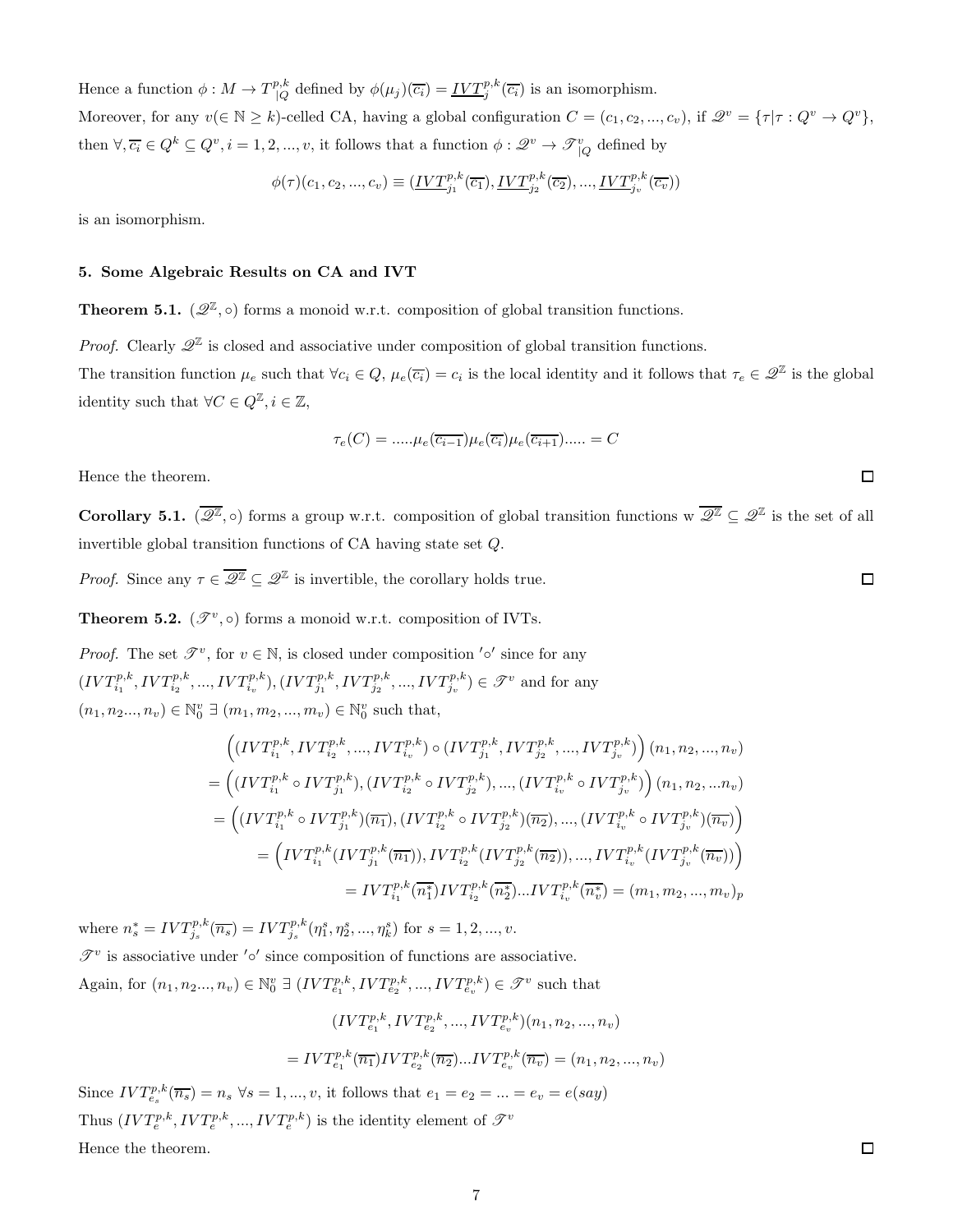**Definition 13.** Modular addition and multiplication of two local transition functions for a  $p(\in \mathbb{N})$ -state CA are defined  $\forall i \in \mathbb{Z}$  as

$$
(\mu_i^1 \oplus_p \mu_i^2)(\overline{c_i}) = \mu_i^1(\overline{c_i}) \oplus_p \mu_i^2(\overline{c_i}) \text{ and}
$$

$$
(\mu_i^1 \otimes_p \mu_i^2)(\overline{c_i}) = \mu_i^1(\overline{c_i}) \otimes_p \mu_i^2(\overline{c_i})
$$

**Definition 14.** Modular addition and multiplication of two  $p(\in \mathbb{N})$ -base  $k(\in \mathbb{N})$ -dimensional IVTs(see [\[18\]](#page-12-11)) are defined  $\forall (n_1, n_2, ..., n_k) \in \mathbb{N}_0^k$  and  $j_1, j_2 \in \{0, 1, ..., p^{p^k} - 1\}$ , as

$$
(IVT_{j_1}^{p,k} \oplus_p IVT_{j_2}^{p,k})(n_1, n_2, ..., n_k) = IVT_{j_1}^{p,k}(n_1, n_2, ..., n_k) \oplus_p IVT_{j_2}^{p,k}(n_1, n_2, ..., n_k)
$$
  
= 
$$
(f_{j_1}(a_0^{n_1}, ..., a_0^{n_k}) \oplus_p f_{j_2}(a_0^{n_1}, ..., a_0^{n_k})...f_{j_1}(a_{l-1}^{n_1}, ..., a_{l-1}^{n_k}) \oplus_p f_{j_2}(a_{l-1}^{n_1}, ..., a_{l-1}^{n_k}))_p
$$
 and,  

$$
(IVT_{j_1}^{p,k} \otimes_p IVT_{j_2}^{p,k})(n_1, n_2, ..., n_k) = IVT_{j_1}^{p,k}(n_1, n_2, ..., n_k) \otimes_p IVT_{j_2}^{p,k}(n_1, n_2, ..., n_k)
$$
  
= 
$$
(f_{j_1}(a_0^{n_1}, ..., a_0^{n_k}) \otimes_p f_{j_2}(a_0^{n_1}, ..., a_0^{n_k})...f_{j_1}(a_{l-1}^{n_1}, ..., a_{l-1}^{n_k}) \otimes_p f_{j_2}(a_{l-1}^{n_1}, ..., a_{l-1}^{n_k}))_p
$$

where,  $n_s = (a_0^{n_s}, a_1^{n_s}..., a_{l-1}^{n_s})_p$  for  $s = 1, 2, ..., k$ .

**Theorem 5.3.**  $(\mathscr{Q}^{\mathbb{Z}}, \oplus_p, \otimes_p)$  forms a commutative ring with identity under the operations  $\oplus_p$  and  $\otimes_p$  defined as

$$
(\tau_1 \oplus_p \tau_2)(C) = \dots(\mu_{i-1}^1 \oplus_p \mu_{i-1}^2)(\overline{c_{i-1}}) \cdot (\mu_i^1 \oplus_p \mu_i^2)(\overline{c_i}) \cdot (\mu_{i+1}^1 \oplus_p \mu_{i+1}^2)(\overline{c_{i+1}}) \dots \text{ and}
$$
  

$$
(\tau_1 \otimes_p \tau_2)(C) = \dots(\mu_{i-1}^1 \otimes_p \mu_{i-1}^2)(\overline{c_{i-1}}) \cdot (\mu_i^1 \otimes_p \mu_i^2)(\overline{c_i}) \cdot (\mu_{i+1}^1 \otimes_p \mu_{i+1}^2)(\overline{c_{i+1}}) \dots
$$

where  $\tau_1, \tau_2 \in \mathscr{Q}^{\mathbb{Z}}, C \in Q^{\mathbb{Z}}, \oplus_p$  denotes addition modulo p and  $\otimes_p$  denotes multiplication modulo p for  $|Q| = p(\in \mathbb{N})$ . *Proof.* In a  $p(\in \mathbb{N})$ -state CA, for any  $\tau_1, \tau_2 \in \mathscr{Q}^{\mathbb{Z}},$ 

$$
(\tau_1 \oplus_p \tau_2)(C) \in Q^{\mathbb{Z}} \quad and \quad (\tau_1 \otimes_p \tau_2)(C) \in Q^{\mathbb{Z}}
$$

since  $\forall i \in \mathbb{Z}$ ,

$$
(\mu_i^1 \oplus_p \mu_i^2)(\overline{c_i}) \in Q \quad and \quad (\mu_i^1 \otimes_p \mu_i^2)(\overline{c_i}) \in Q
$$

Therefore  $\mathscr{Q}^{\mathbb{Z}}$  is closed w.r.t.  $\oplus_p$  and  $\otimes_p$ .

Associativity follows from associativity of  $\oplus_p$  and  $\otimes_p$ .

The local transition function  $\mu_0$  such that  $\forall c_i \in Q$ ,  $\mu_0(\overline{c_i}) = 0$  is the additive identity since  $\forall i \in \mathbb{Z}$ 

$$
(\mu_0 \oplus_p \mu_i)(\overline{c_i}) = (\mu_i \oplus_p \mu_0)(\overline{c_i}) = \mu_i(\overline{c_i})
$$

It follows that  $\tau_0 \in \mathscr{Q}^{\mathbb{Z}}$  is the additive identity such that  $\forall C \in Q^{\mathbb{Z}},$ 

$$
\tau_0(C) = \dots \mu_0(\overline{c_{i-1}})\mu_0(\overline{c_i})\mu_0(\overline{c_{i+1}})\dots
$$

The local transition function  $\mu_{id}$  such that  $\forall c_i \in Q$ ,  $\mu_{id}(\overline{c_i}) = 1$  is the multiplicative identity since  $\forall i \in \mathbb{Z}$ 

$$
(\mu_{id} \otimes_p \mu_i)(\overline{c_i}) = (\mu_i \otimes_p \mu_{id})(\overline{c_i}) = \mu_i(\overline{c_i})
$$

It follows that  $\tau_{id} \in \mathscr{Q}^{\mathbb{Z}}$  is the multiplicative identity such that  $\forall C \in Q^{\mathbb{Z}},$ 

$$
\tau_{id}(C) = \dots \mu_{id}(\overline{c_{i-1}}) \mu_{id}(\overline{c_i}) \mu_{id}(\overline{c_{i+1}}) \dots
$$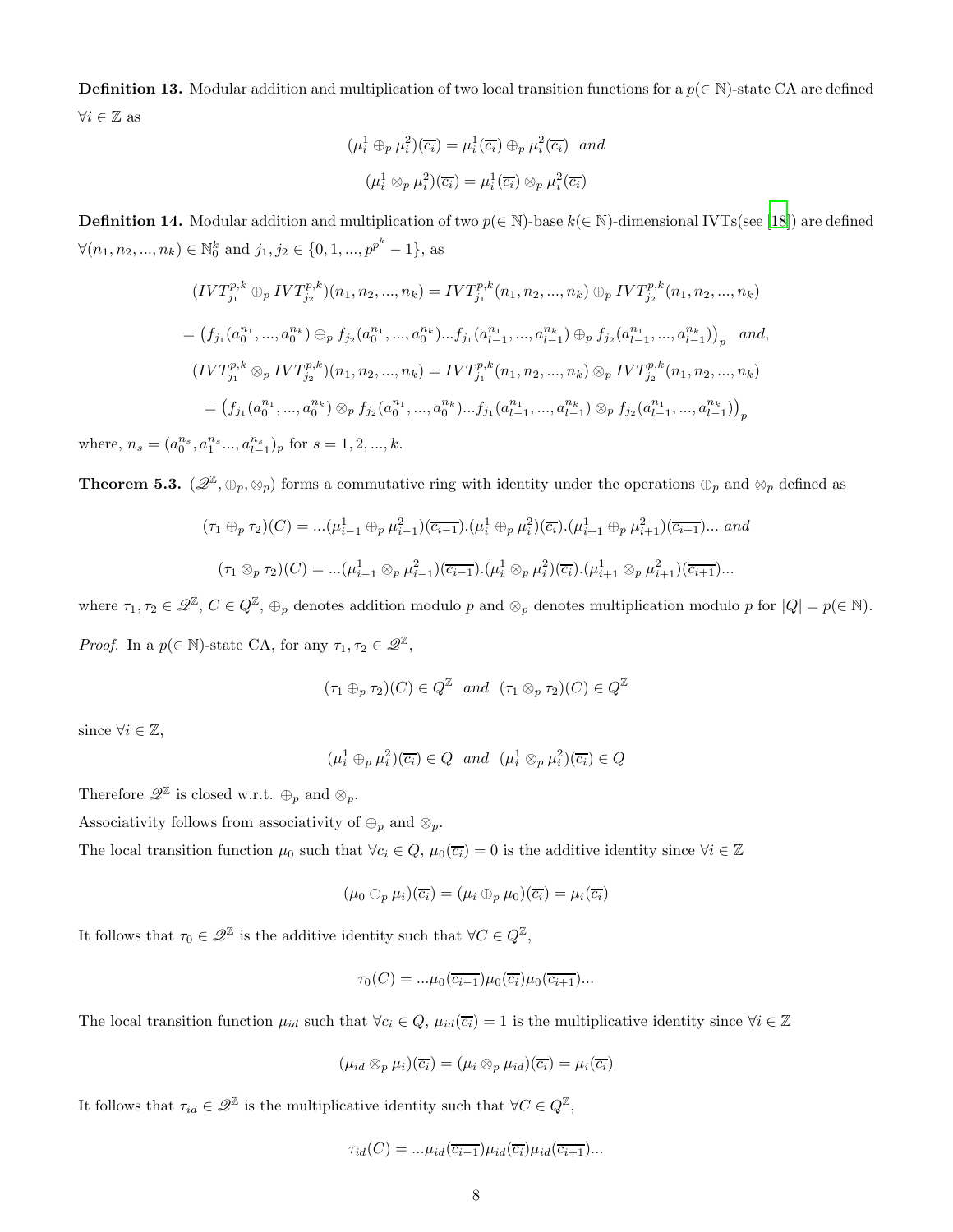Now any local transition function  $\mu_i$ , is a  $p^k$ -bit sequence  $b_1b_2...b_{p^k}$  (say), for a  $p(\in \mathbb{N})$ -state  $k(\in \mathbb{N})$ -neighbourhood CA where  $b_1, ..., b_{p^k} \in Q = \{0, 1, ..., p\}$ . Clearly for any  $b_s \in Q$ ,  $\exists b_s^{-1} \in Q$  such that  $\forall s = 1, 2, ..., p^k$ ,  $b_s \oplus_p b_s^{-1} = 0$ . Thus for any  $\mu_i(\equiv b_1...b_{p^k}), \exists \mu_i^{-1}(\equiv b_1^{-1}...b_{p^k}^{-1})$  such that  $\forall c_i \in Q$ ,

$$
(\mu_i^{-1} \oplus_p \mu_i)(\overline{c_i}) = (\mu_i \oplus_p \mu_i^{-1})(\overline{c_i}) = \mu_0(\overline{c_i}) = 0
$$

It follows that for any  $\tau \in \mathscr{Q}^{\mathbb{Z}}, \exists \tau^{-1} \in \mathscr{Q}^{\mathbb{Z}}$  such that  $\forall C \in Q$ ,

$$
(\tau \oplus_p \tau^{-1})(C) = ...(\mu_{i-1} \oplus_p \mu_{i-1}^{-1})(\overline{c_{i-1}})(\mu_i \oplus_p \mu_i^{-1})(\overline{c_i})(\mu_{i+1} \oplus_p \mu_{i+1}^{-1})(\overline{c_{i+1}})... = \tau_0(C),
$$
  

$$
(\tau^{-1} \oplus_p \tau)(C) = ...(\mu_{i-1}^{-1} \oplus_p \mu_{i-1})(\overline{c_{i-1}})(\mu_i^{-1} \oplus_p \mu_i)(\overline{c_i})(\mu_{i+1}^{-1} \oplus_p \mu_{i+1})(\overline{c_{i+1}})... = \tau_0(C),
$$

Thus for any global transition function  $\tau$ , its additive inverse exists in  $\mathscr{Q}^{\mathbb{Z}}$ .

Commutativity follows from commutativity of  $\oplus_p$  and  $\otimes_p$ .

Now for any local transitions  $\mu_i^1, \mu_i^2, \mu_i^3, \forall c_i \in Q, i \in \mathbb{Z}$  we get,

$$
(\mu_i^1 \otimes_p (\mu_i^2 \oplus_p \mu_i^3))(\overline{c_i}) = (\mu_i^1 \otimes_p \mu_i^2)(\overline{c_i}) \oplus_p (\mu_i^1 \otimes_p \mu_i^3)(\overline{c_i}) \text{ and,}
$$
  

$$
((\mu_i^2 \oplus_p \mu_i^3) \otimes_p \mu_i^1)(\overline{c_i}) = (\mu_i^2 \otimes_p \mu_i^1)(\overline{c_i}) \oplus_p (\mu_i^3 \otimes_p \mu_i^1)(\overline{c_i})
$$

Therefore for  $\tau_1, \tau_2, \tau_3 \in (Q)^{\mathbb{Z}}$ ,  $\forall C \in Q^{\mathbb{Z}}$  we get,

$$
(\tau_1 \otimes_p (\tau_2 \oplus_p \tau_3))(C) = (\tau_1 \otimes_p \tau_2)(C) \oplus_p (\tau_1 \otimes_p \tau_3)(C) \text{ and,}
$$

$$
((\tau_2 \oplus_p \tau_3) \otimes_p \tau_1)(C) = (\tau_2 \otimes_p \tau_1)(C) \oplus_p (\tau_3 \otimes_p \tau_1)(C)
$$

Hence the theorem.

**Remark 5.1.** The following example shows that  $(\mathscr{Q}^{\mathbb{Z}}, \oplus_p, \otimes_p)$  will not form a field under the operations  $\oplus_p$  and  $\otimes_p$ even if  $|Q| = p$  is prime.

**Example 5.1.** For initial configuration  $C = (10001)_2$ , let

$$
\tau(10001)_2 = (\mu(110)\mu(100)\mu(000)\mu(001)\mu(011))_2
$$

Let  $\mu$  follow Wolfram code 3(¬ $(c_{i-1} \vee c_i)$ ).

Then  $\tau(10001)_2 = (\mu_3(110)\mu_3(100)\mu_3(000)\mu_3(001)\mu_3(011))_2 = (00110)_2.$ Now,  $\tau_{id}(10001)_2 = (\mu_{id}(110)\mu_{id}(100)\mu_{id}(000)\mu_{id}(001)\mu_{id}(011))_2 = (11111)_2.$ But  $\neq \tau^{-1}$  such that  $(\tau \otimes_2 \tau^{-1})(10001)_2 = (11111)_2$  since  $\neq \mu^{-1}$  such that for all local configurations  $\mu \otimes_2 \mu^{-1} = 1$ .

**Theorem 5.4.**  $(\mathscr{T}^v, \oplus_p, \otimes_p)$  forms a commutative ring under the operations  $\oplus_p$  and  $\otimes_p$  defined as

$$
\begin{split}\n&\left((IVT_{i_1}^{p,k},IVT_{i_2}^{p,k},...,IVT_{i_v}^{p,k})\oplus_p (IVT_{j_1}^{p,k},IVT_{j_2}^{p,k},...,IVT_{j_v}^{p,k})\right)(n_1, n_2, ..., n_v) \\
&=\left((IVT_{i_1}^{p,k}\oplus_p IVT_{j_1}^{p,k}),(IVT_{i_2}^{p,k}\oplus_p IVT_{j_2}^{p,k}),.....,(IVT_{i_v}^{p,k}\oplus_p IVT_{j_v}^{p,k})\right)(n_1, n_2, ..., n_v) \\
&=\left((IVT_{i_1}^{p,k}\oplus_p IVT_{j_1}^{p,k})(\overline{n_1}),(IVT_{i_2}^{p,k}\oplus_p IVT_{j_2}^{p,k})(\overline{n_2}),.....,(IVT_{i_v}^{p,k}\oplus_p IVT_{j_v}^{p,k})(\overline{n_v})\right) \\
&\quad \text{and},\left((IVT_{i_1}^{p,k},IVT_{i_2}^{p,k},...,IVT_{i_v}^{p,k})\otimes_p (IVT_{j_1}^{p,k},IVT_{j_2}^{p,k},...,IVT_{j_v}^{p,k})\right)(n_1, n_2, ..., n_v) \\
&=\left((IVT_{i_1}^{p,k}\otimes_p IVT_{j_1}^{p,k}),(IVT_{i_2}^{p,k}\otimes_p IVT_{j_2}^{p,k}),....,(IVT_{i_v}^{p,k}\otimes_p IVT_{j_v}^{p,k})\right)(n_1, n_2, ..., n_v) \\
&=\left((IVT_{i_1}^{p,k}\otimes_p IVT_{j_1}^{p,k})(\overline{n_1}),(IVT_{i_2}^{p,k}\otimes_p IVT_{j_2}^{p,k})(\overline{n_2}),....,(IVT_{i_v}^{p,k}\otimes_p IVT_{j_v}^{p,k})(\overline{n_v})\right) \\
&\quad \text{for all } n \in \mathbb{N}, \quad \text{and } n \in \mathbb{N}, \quad \text{and } n \in \mathbb{N}, \quad n \in \mathbb{N}, \quad n \in \mathbb{N}, \quad n \in \mathbb{N}, \quad n \in \mathbb{N}, \quad n \in \mathbb{N}, \quad n \in \mathbb{N}, \quad n \in \mathbb{N}, \quad n \in \mathbb{N}, \quad n \in \mathbb{N}, \quad n \in \mathbb{N}, \
$$

where  $i_s, j_s \in \{0, 1, ..., p^{p^k} - 1\}, p, k \in \mathbb{N}, \quad \overline{n_s} = (\eta_1^s, \eta_2^s, ..., \eta_k^s)$  for  $s = 1, 2, ..., v$ 

 $\Box$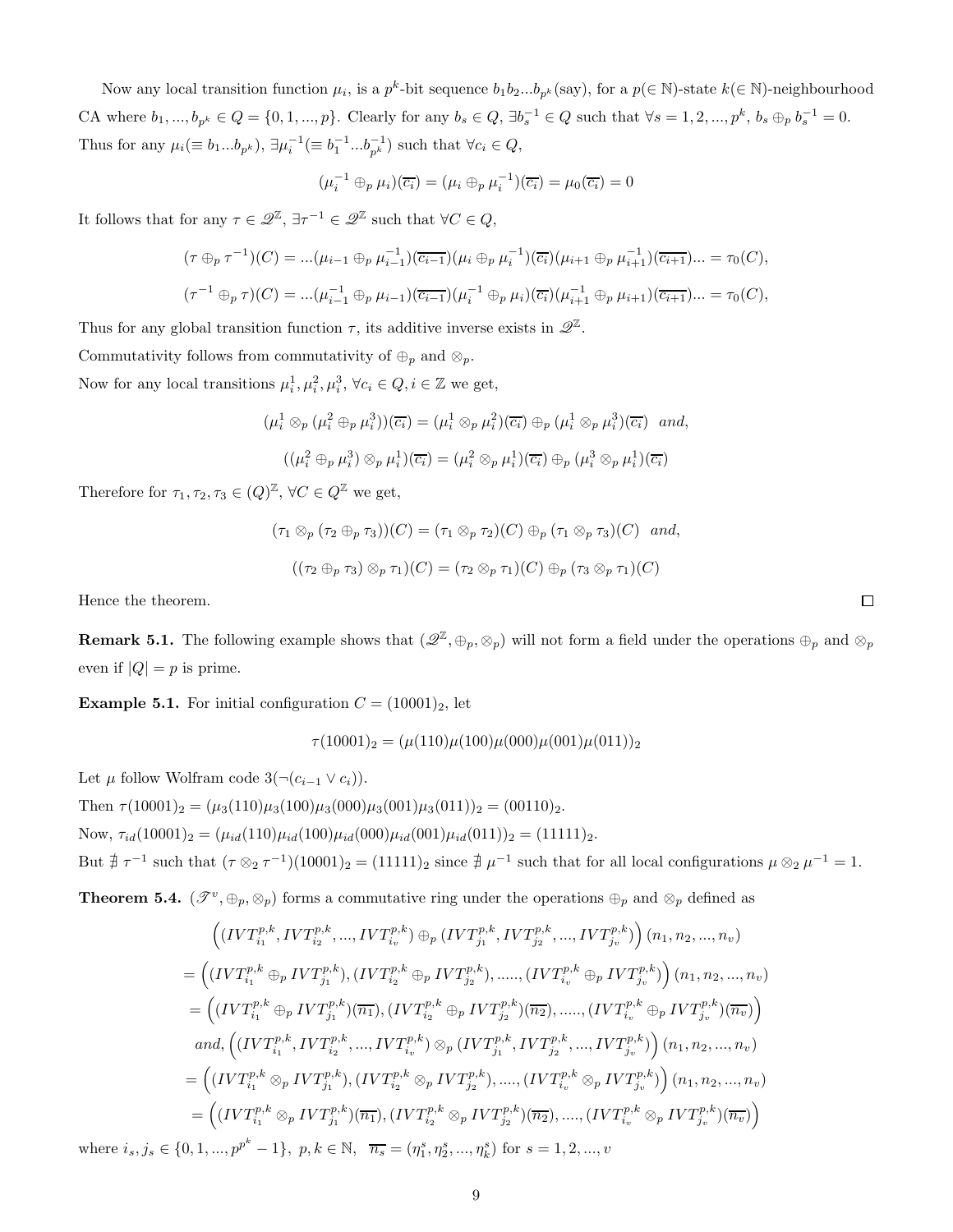*Proof.* For any  $(IVT_{i_1}^{p,k},IVT_{i_2}^{p,k},...,IVT_{i_v}^{p,k}), (IVT_{j_1}^{p,k},IVT_{j_2}^{p,k},...,IVT_{j_v}^{p,k}) \in \mathcal{F}^v$ , and  $(n_1, n_2,...,n_v) \in \mathbb{N}_0^v$ ,  $\left((IVT_{i_1}^{p,k},IVT_{i_2}^{p,k},...,IVT_{i_v}^{p,k}) \oplus_p (IVT_{j_1}^{p,k},IVT_{j_2}^{p,k},...,IVT_{j_v}^{p,k})\right)(n_1,n_2,...,n_v) \in \mathbb{N}^v$  $and, \left((IVT_{i_1}^{p,k},IVT_{i_2}^{p,k},...,IVT_{i_v}^{p,k})\otimes_p (IVT_{j_1}^{p,k},IVT_{j_2}^{p,k},...,IVT_{j_v}^{p,k})\right)(n_1, n_2,...,n_v)\in \mathbb{N}^v$ 

since for every  $s = 1, 2, ..., v$ ,

$$
(IVT_{i_s}^{p,k} \oplus_p IVT_{j_s}^{p,k})(\overline{n_s}) \in \mathbb{N}_0 \quad and \quad (IVT_{i_s}^{p,k} \otimes_p IVT_{j_s}^{p,k})(\overline{n_s}) \in \mathbb{N}_0
$$

where  $\overline{n_s} = (\eta_1^s, \eta_2^s, ..., \eta_k^s)$ 

Therefore  $\mathscr{T}^v$  is closed w.r.t.  $\oplus_p$  and  $\otimes_p$  for  $p \in \mathbb{N}$ .

Associativity follows from associativity of  $\oplus_p$  and  $\otimes_p$ .

 $IVT_0^{p,k} \in T^{p,k}$  is such that  $\forall \overline{n_s} \in \mathbb{N}_0^k$ ,  $IVT_0^{p,k}(\overline{n_s}) = 0$  is the additive identity of  $T^{p,k}$  since  $\forall s = 1, 2, ..., v$ 

$$
(IVT_0^{p,k} \oplus_p IVT_s^{p,k})(\overline{n_s}) = (IVT_s^{p,k} \oplus_p IVT_0^{p,k})(\overline{n_s}) = IVT_s^{p,k}(\overline{n_s})
$$

where, for each  $(\overline{n_s}) = (\eta_1, \eta_2, ..., \eta_k) \in \mathbb{N}_0^k$ ,

$$
IVT_0^{p,k}(\eta_1, \eta_2, ..., \eta_k) = (f_0(a_0^{\eta_1}, ..., a_0^{\eta_k}), ..., f_0(a_{l-1}^{\eta_1}, ..., a_{l-1}^{\eta_k})) = 0
$$

where,  $\eta_u = (a_0^{\eta_u} a_1^{\eta_u} ... a_{l-1}^{\eta_u})_p$  for  $u = 1, 2, ..., k$ . It follows that  $(IVT_0^{p,k}, IVT_0^{p,k}, ..., IVT_0^{p,k})$  is the additive identity of  $\mathscr{T}^v$  such that for any  $(n_1, n_2, ..., n_v) \in \mathbb{N}_0^v$ 

$$
(IVT_0^{p,k},IVT_0^{p,k},...,IVT_0^{p,k})(n_1,n_2,...,n_v) = \left(IVT_0^{p,k}(\overline{n_1}),IVT_0^{p,k}(\overline{n_2}),...,IVT_0^{p,k}(\overline{n_v})\right)
$$

For any  $IVT_s^{p,k} \in T^{p,k} \exists IVT_{-s}^{p,k} \in T^{p,k}$  such that  $\forall \overline{n_s} \in \mathbb{N}_0^k$ ,

$$
(IVT_s^{p,k} \oplus_p IVT_{-s}^{p,k})(\overline{n_s}) = (IVT_{-s}^{p,k} \oplus_p IVT_s^{p,k})(\overline{n_s}) = IVT_0^{p,k}(\overline{n_s}) = 0
$$

It follows that for any  $(IVT_{i_1}^{p,k},IVT_{i_2}^{p,k},...,IVT_{i_v}^{p,k}) \in \mathcal{F}^v, \exists (IVT_{-i_1}^{p,k},IVT_{-i_2}^{p,k},...,IVT_{-i_v}^{p,k}) \in \mathcal{F}^v$  such that  $\forall (n_1, n_2,...,n_v) \in \mathcal{F}^v$  $\mathbb{N}_0^v$ 

$$
\begin{split} &\left((IVT_{i_1}^{p,k},IVT_{i_2}^{p,k},...,IVT_{i_v}^{p,k})\oplus_p (IVT_{-i_1}^{p,k},IVT_{-i_2}^{p,k},...,IVT_{-i_v}^{p,k})\right)(n_1,n_2,...,n_v)\\ &=(IVT_0^{p,k},IVT_0^{p,k},...,IVT_0^{p,k})(n_1,n_2,...,n_v)\\ =\left((IVT_{-i_1}^{p,k},IVT_{-i_2}^{p,k},...,IVT_{-i_v}^{p,k})\oplus_p (IVT_{i_1}^{p,k},IVT_{i_2}^{p,k},...,IVT_{i_v}^{p,k})\right)(n_1,n_2,...,n_v) \end{split}
$$

Thus for any element of  $\mathscr{T}^v$  its additive inverse exists in  $\mathscr{T}^v$ . Commutativity follows from commutativity of  $\oplus_p$  and  $\otimes_p.$ 

Now for any  $IVT_h^{p,k}, IVT_i^{p,k}, IVT_j^{p,k} \in T^{p,k}, \forall \overline{n_s} \in \mathbb{N}_0^k$ , we get,

$$
(IVT_h^{p,k} \otimes_p (IVT_i^{p,k} \oplus_p IVT_j^{p,k}))(\overline{n_s}) = (IVT_h^{p,k} \otimes_p IVT_i^{p,k})(\overline{n_s}) \oplus_p (IVT_h^{p,k} \oplus_p IVT_j^{p,k})(\overline{n_s}),
$$
  

$$
((IVT_i^{p,k} \oplus_p IVT_j^{p,k}) \otimes_p IVT_h^{p,k})(\overline{n_s}) = (IVT_i^{p,k} \otimes_p IVT_h^{p,k})(\overline{n_s}) \oplus_p (IVT_j^{p,k} \oplus_p IVT_h^{p,k})(\overline{n_s})
$$
  
Thus for any  $(IVT_{h_1}^{p,k}, ..., IVT_{h_v}^{p,k}), (IVT_{i_1}^{p,k}, ..., IVT_{i_v}^{p,k}), (IVT_{j_1}^{p,k}, ..., IVT_{j_v}^{p,k}) \in \mathcal{F}^v, \forall (n_1, ..., n_v) \in \mathbb{N}_0^v,$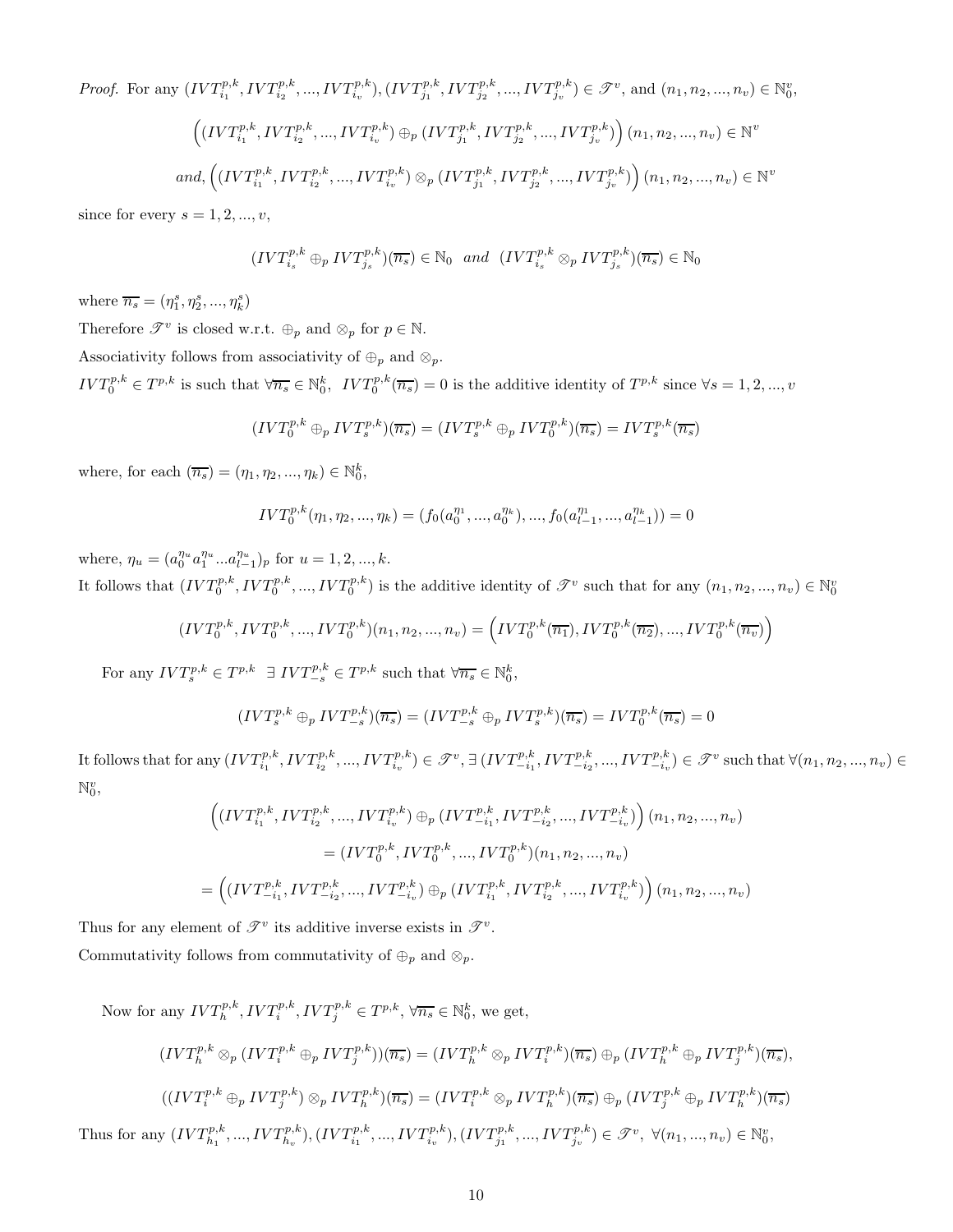$$
\left(IVT_{h_1}^{p,k}, ..., IVT_{h_v}^{p,k}) \otimes_p \left( (IVT_{i_1}^{p,k}, ..., IVT_{i_v}^{p,k}) \oplus_p (IVT_{j_1}^{p,k}, ..., IVT_{j_v}^{p,k}) \right) \right) (n_1, ..., n_v)
$$
\n
$$
= \left( (IVT_{h_1}^{p,k}, ..., IVT_{h_v}^{p,k}) \otimes_p (IVT_{i_1}^{p,k}, ..., IVT_{i_v}^{p,k}) \right) (n_1, ..., n_v)
$$
\n
$$
\oplus_p \left( (IVT_{h_1}^{p,k}, ..., IVT_{h_v}^{p,k}) \otimes_p (IVT_{j_1}^{p,k}, ..., IVT_{j_v}^{p,k}) \right) (n_1, ..., n_v), and
$$
\n
$$
\left( \left( (IVT_{i_1}^{p,k}, ..., IVT_{i_v}^{p,k}) \oplus_p (IVT_{j_1}^{p,k}, ..., IVT_{j_v}^{p,k}) \right) \otimes_p (IVT_{h_1}^{p,k}, ..., IVT_{h_v}^{p,k}) \right) (n_1, ..., n_v)
$$
\n
$$
= \left( (IVT_{i_1}^{p,k}, ..., IVT_{i_v}^{p,k}) \otimes_p (IVT_{h_1}^{p,k}, ..., IVT_{h_v}^{p,k}) \right) (n_1, ..., n_v)
$$
\n
$$
\oplus_p \left( (IVT_{j_1}^{p,k}, ..., IVT_{j_v}^{p,k}) \otimes_p (IVT_{h_1}^{p,k}, ..., IVT_{h_v}^{p,k}) \right) (n_1, ..., n_v)
$$

Hence the theorem.

**Theorem 5.5.**  $(\mathscr{T}^v_{\vert Q}, \oplus_p, \otimes_p)$  forms a commutative ring with identity under the operations  $\oplus_p$  and  $\otimes_p$ . *Proof.* Clearly  $(\mathcal{F}^v_{\vert Q}, \oplus_p, \otimes_p)$  for  $p, k, v \in \mathbb{N}$  is a commutative ring since  $\mathcal{F}^v_{\vert Q} \subseteq \mathcal{F}^v$  when  $\mathbb{N}_0^v$  is restricted to  $Q^v$ . Now, for any  $(\eta_1, \eta_2, ..., \eta_k) \in Q^k$ ,  $\exists$  multiplicative identity  $\underline{IVT}_{id}^{p,k} \in T_{|Q}^{p,k}$  $\int_{Q}^{p,\kappa}$  such that

$$
\underline{IVT}_{id}^{p,k}(\eta_1, \eta_2, ..., \eta_k) = (f_{id}(\eta_1, \eta_2, ..., \eta_k))_p = 1
$$
  
since  $(\underline{IVT}_j^{p,k} \otimes_p \underline{IVT}_{id}^{p,k})(\eta_1, \eta_2, ..., \eta_k) = \underline{IVT}_j^{p,k}(\eta_1, \eta_2, ..., \eta_k) = (f_j(\eta_1, \eta_2, ..., \eta_k))_p$ ,  
and  $(\underline{IVT}_{id}^{p,k} \otimes_p \underline{IVT}_j^{p,k})(\eta_1, \eta_2, ..., \eta_k) = \underline{IVT}_j^{p,k}(\eta_1, \eta_2, ..., \eta_k) = (f_j(\eta_1, \eta_2, ..., \eta_k))_p$ 

It follows that  $(\underline{IVT}_{id}^{p,k}, \underline{IVT}_{id}^{p,k}, ..., \underline{IVT}_{id}^{p,k}) \in \mathcal{F}_{|Q}^v$  is the multiplicative identity of  $\mathcal{F}_{|Q}^v$  such that  $\forall (n_1, n_2, ..., n_v) \in$  $Q^v$ 

$$
(\underline{IVT}_{id}^{p,k}, \underline{IVT}_{id}^{p,k}, ..., \underline{IVT}_{id}^{p,k})(n_1, n_2, ..., n_v) = \underline{IVT}_{id}^{p,k}(\overline{n_1}) \underline{IVT}_{id}^{p,k}(\overline{n_2})...\underline{IVT}_{id}^{p,k}(\overline{n_v})
$$
  
\n
$$
\underline{IVT}_{id}^{p,k}(\overline{n_s}, \overline{n_s}, ..., n_s) = \underline{1 \text{ for each } j=1, 2, ..., n_v}
$$

where  $\underline{IVT}_{id}^{p,k}(\overline{n_s}) = \underline{IVT}_{id}^{p,k}(\eta_1^s, \eta_2^s, ..., \eta_k^s) = 1$  for each  $s = 1, 2, ..., v$ . Hence the theorem.

#### 6. Modelling of DNA Sequence Evolution

DNA can be modelled as a one-dimensional CA using rule matrix multiplication for linear CA(reported in [\[23](#page-13-0)]). The DNA sequence corresponds to the CA lattice and the deoxyribose sugars to the CA cells. The 4 sugar bases A, C, T and G correspond to 4 possible states of the CA cell.

Now, 1-neighbourhood CA transition rule is practically absurd since the transition of cell states of a CA is dependent on neighbouring cells. Consequently, computation using 4-state,  $k(\in \mathbb{N} \geq 2)$ -neighbourhood CA maybe complex. However, in the domain of IVTs, computations using one-dimensional IVTs hold good. Moreover, for non-linear transition rules of a CA, the corresponding rule matrix maynot be obtained in general.

Hence, modelling DNA sequence evolution in terms of one-dimensional IVTs of 4-base is a suitable alternative(see [\[24](#page-13-1)]).

For any one-variable system having base 4, there can be  $4^{4} = 256$  different functions of which  $4^{1} = 4$  are linear functions and the others non-linear. The following example depicts DNA sequence evolution in terms of IVTs where the sugar bases have been represented with numbers as follows:

$$
A\rightarrow 0, C\rightarrow 1, T\rightarrow 2, G\rightarrow 3
$$

 $\Box$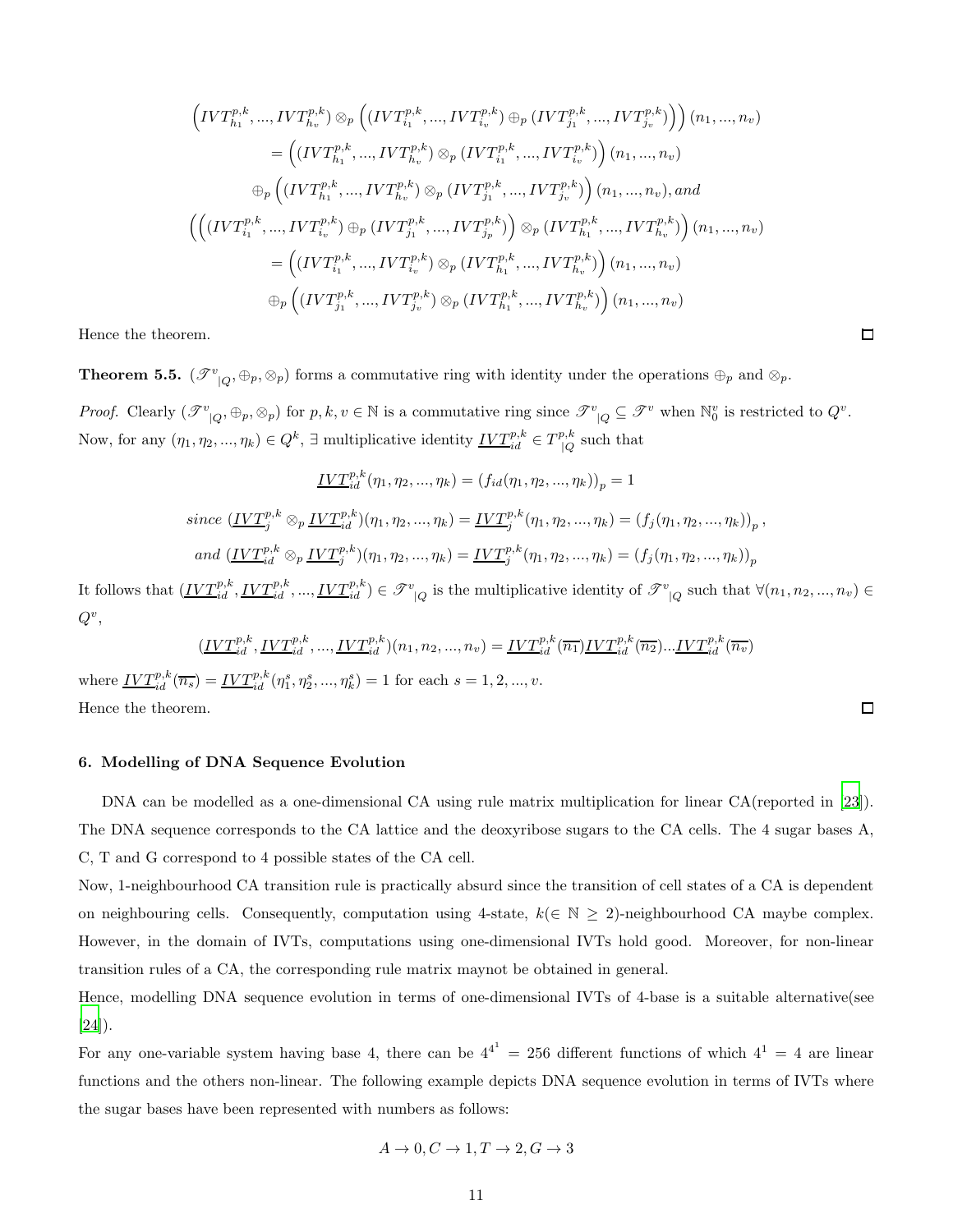Example 6.1. Let CTCTAGAGGGAA be a particular DNA strand of length 12 at some time. This strand corresponds to the number sequence 121203033300.

Evolution of this strand at the next time step can be represented by any  $(IVT_{j_1}^{4,1},...,IVT_{j_{12}}^{4,1}) \in \tau^{12}$  where  $j_1,...j_{12} \in$  $\{0, 1, ..., 4^{4^1} - 1\}.$ 

Let the DNA strand be broken into 2 blocks of 6 sugar bases each.

If the first block evolves according to non-linear function  $f_{78}(0 \to 2, 1 \to 3, 2 \to 0, 3 \to 1)$  and the second block evolves according to linear function  $f_{108}(0 \rightarrow 0, 1 \rightarrow 3, 2 \rightarrow 2, 3 \rightarrow 1)$  then,

$$
(IVT_{j_1}^{4,1}, ..., IVT_{j_{12}}^{4,1})(\underbrace{121203}_{block})^{(233300)_4}
$$
  
=  $(f_{78}(1)f_{78}(2)f_{78}(1)f_{78}(2)f_{78}(0)f_{78}(3)f_{108}(0)f_{108}(3)f_{108}(3)f_{108}(0)f_{108}(0))_4$   
=  $(303021011100)_4$ 

Thus the DNA strand evolved at the next step would be GAGATCACCCAA. Hence the evolution pattern at any later time step can be obtained recursively.

## 7. Conclusion

In this paper Wolfram code and transition function of a one-dimensional CA has been represented in terms of an IVT. Moreover, if the domain of IVTs is restricted from positive integers to  $p(\in \mathbb{N})$ -base numbers, then an odd dimensional IVT is equivalent to a local transition function of a CA. It could be proved that the set of all transition functions of a  $p(\in \mathbb{N})$ -state CA, forms a commutative ring with identity, whereas the set of p-base IVTs forms only a commutative ring under modular addition and multiplication. However, for the set of p-base IVTs multiplicative identity under modular addition and multiplication exists, when the domain of IVTs is restricted from positive integers to  $p \in \mathbb{N}$ -base numbers. The novelty of using IVTs instead of one-dimensional CA, for modelling DNA sequence evolution has been discussed and depicted in the last section.

## References

- <span id="page-11-0"></span>[1] J. von Neumann, A. W. Burks, et al., Theory of self-reproducing automata, IEEE Transactions on Neural Networks 5 (1) (1966) 3–14.
- <span id="page-11-1"></span>[2] J. L. Schiff, Cellular automata: a discrete view of the world, Vol. 45, John Wiley & Sons, 2011.
- <span id="page-11-2"></span>[3] S. Ulam, On some mathematical problems connected with patterns of growth of figures, in: Proceedings of Symposia in Applied Mathematics, Vol. 14, Am. Math. Soc. Vol. 14, Providence, 1962, pp. 215–224.
- <span id="page-11-3"></span>[4] S. Ghosh, S. Basu, Evolution patterns of some boolean cellular automata having atmost one active cell to model simple dynamical systems, Bull. Cal. Math Soc. 108 (6) (2016) 449–464.
- <span id="page-11-4"></span>[5] S. Ghosh, S. Basu, Evolution patterns of finite celled synchronous cel- lular automata having atmost one active cell, Proceedings of The 10th International Conference MSAST 2016 (2016) 154–164.
- <span id="page-11-5"></span>[6] S. Wolfram, A new kind of science, Wolfram Media, Inc., Champaign, IL, USA, 2002.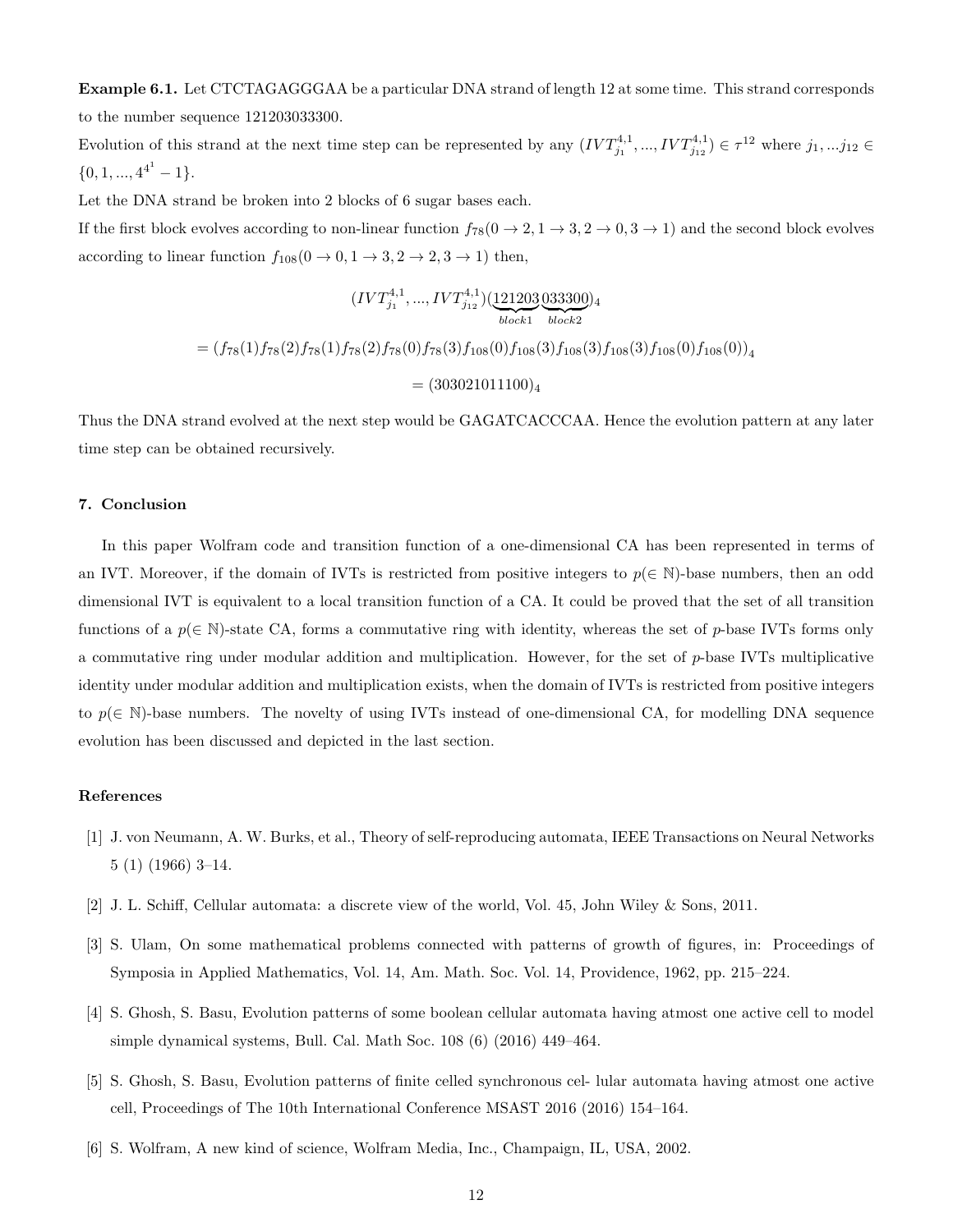- <span id="page-12-0"></span>[7] P. P. Choudhury, S. Sahoo, M. Chakraborty, S. K. Bhandari, A. Pal, Investigation of the global dynamics of cellular automata using boolean derivatives, Computers & Mathematics with Applications 57 (8) (2009) 1337–1351.
- <span id="page-12-1"></span>[8] A. K. Das, A. Sanyal, P. Palchaudhuri, On characterization of cellular automata with matrix algebra, Information sciences 61 (3) (1992) 251–277.
- <span id="page-12-2"></span>[9] A. Wuensche, Attractor basins of discrete networks, Cognitive Science Research Paper.
- <span id="page-12-3"></span>[10] A. Wuensche, Discrete dynamics lab: Tools for investigating cellular automata and discrete dynamical networks, Kybernetes.
- <span id="page-12-4"></span>[11] X. Xu, Y. Song, S. P. Banks, On the dynamical behavior of cellular automata, International Journal of Bifurcation and Chaos 19 (04) (2009) 1147–1156.
- <span id="page-12-5"></span>[12] R. Edwards, A. Maignan, A class of discrete dynamical systems with properties of both cellular automata and l-systems, Natural Computing (2019) 1–33.
- <span id="page-12-6"></span>[13] S. S. Hassan, P. P. Choudhury, S. Sahoo, R. B. Singh, B. K. Nayak, Collatz function like integral value transformations, Alexandria journal of Mathematics 1 (2) (2012) 30–35.
- <span id="page-12-7"></span>[14] S. S. Hassan, P. P. Choudhury, B. K. Nayak, A. Ghosh, J. Banerjee, Integral value transformations: a class of affine discrete dynamical systems and an application, arXiv preprint arXiv:1110.0724.
- <span id="page-12-8"></span>[15] J. K. Das, S. Sahoo, S. Hassan, P. P. Choudhury, Two dimensional discrete dynamics of integral value transformations, arXiv preprint arXiv:1709.05205.
- <span id="page-12-9"></span>[16] S. Ghosh, S. Basu, Some algebraic properties of linear synchronous cellular automata, arXiv preprint arXiv:1708.09751.
- <span id="page-12-10"></span>[17] J. Kari, Theory of cellular automata: A survey, Theoretical computer science 334 (1-3) (2005) 3–33.
- <span id="page-12-11"></span>[18] S. S. Hassan, B. K. Nayak, P. P. Choudhury, One-dimensional p-adic integral value transformation, Journal of Orissa Mathematical Society 31 (2) (2012) 116–124.
- <span id="page-12-12"></span>[19] P. P. Choudhury, S. Sahoo, B. K. Nayak, S. Hassan, Theory of carry value transformation (cvt) and its application in fractal formation, arXiv preprint arXiv:0904.0534.
- <span id="page-12-13"></span>[20] P. P. Choudhury, S. S. Hassan, S. Sahoo, B. K. Nayak, Act of cvt and evt in the formation of number theoretic fractals, International Journal of Computational Cognition 9 (1) (2011) 1–8.
- <span id="page-12-14"></span>[21] J. K. Das, P. P. Choudhury, S. Sahoo, Multi-number cvt-xor arithmetic operations in any base system and its significant properties, in: 2016 IEEE 6th International Conference on Advanced Computing (IACC), IEEE, 2016, pp. 769–773.
- <span id="page-12-15"></span>[22] S. Pal, S. Sahoo, B. K. Nayak, Properties of carry value transformation, International Journal of Mathematics and Mathematical Sciences 2012.